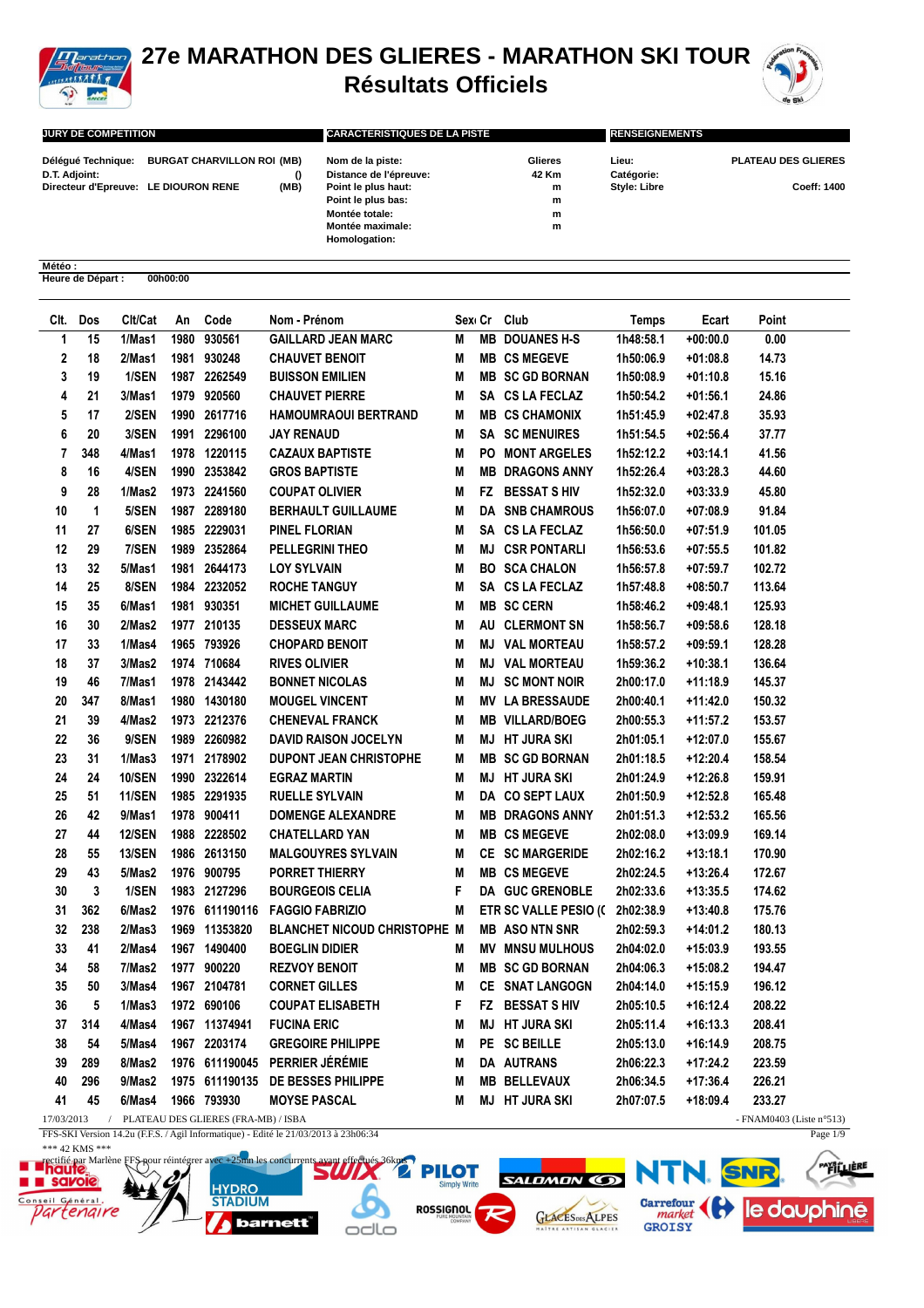



| CIt.       | Dos            | Clt/Cat        | An   | Code                                | Nom - Prénom                                                                        |   | Sexi Cr | Club                          | <b>Temps</b> | Ecart      | Point                       |
|------------|----------------|----------------|------|-------------------------------------|-------------------------------------------------------------------------------------|---|---------|-------------------------------|--------------|------------|-----------------------------|
| 42         | 66             | <b>14/SEN</b>  | 1983 | 2658728                             | <b>CAILLOL JULIEN</b>                                                               | M | MВ      | <b>SCNP ROCHOIS</b>           | 2h07:12.9    | $+18:14.8$ | 234.43                      |
| 43         | 354            | <b>15/SEN</b>  | 1986 | 611190047                           | PERNET MUGNIER SEBASTIEN                                                            | Μ |         | <b>MB LE GRAND BORNAI</b>     | 2h08:06.2    | +19:08.1   | 245.84                      |
| 44         | 53             | 7/Mas4         |      | 1964 743469                         | <b>ROGUET ALAIN</b>                                                                 | Μ | MJ      | <b>PREMANON SC</b>            | 2h08:09.8    | +19:11.7   | 246.61                      |
| 45         | 121            | 2/SEN          |      | 1984 2160673                        | <b>PERRET GAETANE</b>                                                               | F |         | <b>MJ HT JURA SKI</b>         | 2h08:41.2    | +19:43.1   | 253.34                      |
| 46         | 195            | <b>16/SEN</b>  |      | 1992 611190049                      | <b>PELLEGRINO MATTEO</b>                                                            | M |         | <b>ETR TEAM ROSSIGNOL-</b>    | 2h09:33.0    | +20:34.9   | 264.43                      |
| 47         | 60             | 3/Mas3         |      | 1972 1290009                        | <b>MORET LIONEL</b>                                                                 | Μ |         | PO SC AZUN                    | 2h09:35.4    | +20:37.3   | 264.94                      |
| 48         | 23             | <b>17/SEN</b>  |      | 1983 130013                         | <b>PERRIER NICOLAS</b>                                                              | Μ |         | <b>DA SNB CHAMROUS</b>        | 2h09:40.8    | $+20:42.7$ | 266.10                      |
| 49         | 69             | 10/Mas1        |      | 1980 2655483                        | <b>BERNARD GRANGER JEROME</b>                                                       | M |         | <b>MB CNG</b>                 | 2h09:43.0    | $+20:44.9$ | 266.57                      |
| 50         | 38             | <b>10/Mas2</b> |      | 1975 2644944                        | <b>FRANCOIS ARNAUD</b>                                                              | Μ |         | <b>BO SCA CHALON</b>          | 2h09:43.6    | $+20:45.5$ | 266.70                      |
| 51         | 67             | 4/Mas3         |      | 1970 2251450                        | <b>CHENAL NORBERT</b>                                                               | M |         | SA CS LA PLAGNE               | 2h10:03.0    | +21:04.9   | 270.85                      |
| 52         | 89             | 5/Mas3         | 1971 | 2636010                             | <b>CONVERT PATRICE</b>                                                              | M |         | <b>DA SN CHARTROUS</b>        | 2h10:34.8    | +21:36.7   | 277.66                      |
| 53         | 330            | <b>18/SEN</b>  |      | 1990 11353663                       | <b>FRANCO LOIC</b>                                                                  | M |         | LY CSM RILLIEUX               | 2h10:59.0    | $+22:00.9$ | 282.84                      |
| 54         | 124            | 2/Mas3         | 1971 | 336759                              | <b>GEYMOND-GOLAY FLORENCE</b>                                                       | F |         | <b>ETR SC VALLÉE DE JOL</b>   | 2h11:00.7    | $+22:02.6$ | 283.21                      |
| 55         | 421            | <b>19/SEN</b>  | 1983 | 2645046                             | <b>BURNET CEDRIC</b>                                                                | M |         | <b>MB ASO NTN-SNR</b>         | 2h11:12.0    | $+22:13.9$ | 285.63                      |
| 56         | 63             | 8/Mas4         | 1967 | 2629894                             | <b>GILLET CHRISTOPHE</b>                                                            | M | MJ      | <b>CSR PONTARLI</b>           | 2h11:15.2    | $+22:17.1$ | 286.31                      |
| 57         | 49             | 11/Mas1        | 1979 | 2635774                             | <b>ADAM THIERRY</b>                                                                 | M |         | <b>MB CHABLAIS NOR</b>        | 2h11:24.2    | $+22:26.1$ | 288.24                      |
| 58         | 226            | 11/Mas2        |      | 1974 611190076                      | <b>MARET EDOUARD</b>                                                                | M |         | <b>ETR TRAITHLON CLUB (</b>   | 2h11:29.1    | $+22:31.0$ | 289.29                      |
| 59         | 415            | 12/Mas1        | 1979 | 2628517                             | <b>BOURBON AYMERIC</b>                                                              | М |         | <b>MB DRAGONS ANNY</b>        | 2h11:38.6    | $+22:40.5$ | 291.32                      |
| 60         | 138            | 1/Mas6         |      | 1956 11343067                       | <b>MOULIN NORBERT</b>                                                               | М |         | <b>ETR VOLLÈGES</b>           | 2h11:48.3    | +22:50.2   | 293.40                      |
| 61         | 80             | <b>20/SEN</b>  | 1984 | 2306694                             | <b>GAUTHIER LUC</b>                                                                 | Μ |         | <b>MB ASO NTN-SNR</b>         | 2h13:02.0    | $+24:03.9$ | 309.18                      |
| 62         | 322            | <b>21/SEN</b>  |      | 1988 611190048                      | PERNET MUGNIER ROMAIN                                                               | Μ |         | <b>MB LE GRAND BORNAI</b>     | 2h13:14.1    | +24:16.0   | 311.77                      |
| 63         |                | 12/Mas2        |      | 1976 611190033                      |                                                                                     |   |         | <b>MB TCN</b>                 |              |            |                             |
|            | 140            |                |      | 1961 1292070                        | <b>ROMAN YOHANN</b>                                                                 | Μ |         |                               | 2h13:16.6    | $+24:18.5$ | 312.31                      |
| 64         | 65             | 1/Mas5         |      |                                     | <b>SIMEON ERICK</b>                                                                 | Μ |         | SA CS LA FECLAZ               | 2h13:19.0    | +24:20.9   | 312.82                      |
| 65         | 419            | 2/Mas5         | 1960 | 2645292                             | <b>LORENZI JEAN FRANCOIS</b>                                                        | Μ |         | <b>MB VILLARD/BOEG</b>        | 2h13:34.8    | +24:36.7   | 316.21                      |
| 66         | 47             | 3/Mas5         | 1959 | 2628773                             | <b>NEYRET PIERRE</b>                                                                | Μ |         | AU CRETES FOREZ               | 2h14:05.5    | +25:07.4   | 322.78                      |
| 67         | 72             | 9/Mas4         | 1966 | 2645036                             | <b>DECHAMBOUX JACQUES</b>                                                           | M |         | <b>MB CNG</b>                 | 2h14:41.0    | +25:42.9   | 330.38                      |
| 68         | 390            | 6/Mas3         |      | 1969 611190064                      | <b>MOLLARET GILLES</b>                                                              | M |         | DA ST PIERRE DE CHA           | 2h15:08.2    | +26:10.1   | 336.20                      |
| 69         | 324            | <b>22/SEN</b>  |      | 1989 611190057                      | <b>ODDONE PIERRE YVES</b>                                                           | M |         | <b>ETR CORPS FORESTIEF</b>    | 2h15:11.7    | $+26:13.6$ | 336.95                      |
| 70         | 64             | $10/M$ as4     |      | 1967 2118931                        | <b>SIMEON CHRISTOPHE</b>                                                            | Μ |         | <b>MJ HT JURA SKI</b>         | 2h15:15.6    | +26:17.5   | 337.79                      |
| 71         | 79             | 11/Mas4        |      | 1967 2240580                        | <b>GIBELLO PIERRE YVES</b>                                                          | Μ |         | <b>DA GUC GRENOBLE</b>        | 2h15:32.8    | +26:34.7   | 341.47                      |
| 72         | 98             | <b>23/SEN</b>  |      | 1984 2669553                        | <b>SOLFOROSI FRANCK</b>                                                             | Μ |         | SA CS LA FECLAZ               | 2h15:39.4    | $+26:41.3$ | 342.89                      |
| 73         | 48             | 4/Mas5         |      | 1962 220576                         | <b>MOREL PHILIPPE</b>                                                               | Μ |         | AU PLOMB CANTAL               | 2h16:00.3    | $+27:02.2$ | 347.36                      |
| 74         | 142            | 13/Mas2        |      | 1974 2649884                        | <b>JAYME LIONEL</b>                                                                 | Μ |         | <b>MB DRAGONS ANNY</b>        | 2h16:03.4    | $+27:05.3$ | 348.02                      |
| 75         | 337            | 13/Mas1        |      | 1981 611190169                      | <b>BAUDET ALAIN</b>                                                                 | Μ |         | QUINTAL                       | 2h16:13.8    | +27:15.7   | 350.25                      |
| 76         | 307            | <b>12/Mas4</b> |      | 1963 1391645                        | <b>GAIDET ERIC</b>                                                                  | М |         | SA US ROSIERE                 | 2h16:33.2    | $+27:35.1$ | 354.41                      |
| 77         | 6              | 1/Mas1         |      | 1979 2287296                        | <b>FINANCE CAROLINE</b>                                                             | F |         | <b>MV SC OBERHASLA</b>        | 2h16:56.5    | $+27:58.4$ | 359.39                      |
| 78         | 56             | 14/Mas1        |      | 1981 2668287                        | <b>MORAND BORIS</b>                                                                 | M |         | <b>MB SC CERN</b>             | 2h16:59.5    | $+28:01.4$ | 360.04                      |
| 79         | 158            | 5/Mas5         |      |                                     | 1962 611190002 VUILLEMIN ALAIN                                                      | M |         | <b>MB AS ROMANDIE</b>         | 2h17:19.6    | $+28:21.5$ | 364.34                      |
| 80         | 209            | 13/Mas4        |      | 1963 11374938                       | <b>DURAFFOURG MICHEL</b>                                                            | M |         | <b>MJ HAUT JURA SKI</b>       | 2h17:55.6    | $+28:57.5$ | 372.05                      |
| 81         | 380            | 7/Mas3         |      | 1970 611190114                      | <b>FANTOLI OLIVIER</b>                                                              | M |         | MB ST NICOLAS DE VE 2h18:27.2 |              | +29:29.1   | 378.82                      |
| 82         | 75             | 8/Mas3         |      | 1972 995606                         | <b>MONTFORT LAURENT</b>                                                             | M |         | <b>MB VILLARD/BOEG</b>        | 2h19:01.0    | $+30:02.9$ | 386.05                      |
| 83         | 76             | 15/Mas1        |      | 1978 2638183                        | <b>DUCRET JEREMIE</b>                                                               | M |         | <b>MB DRAGONS ANNY</b>        | 2h19:04.2    | $+30:06.1$ | 386.74                      |
| 84         | 9992           | 14/Mas2        |      | 1974 2244354                        | <b>BONNIOT THIERRY</b>                                                              | M |         | LY SC BRENOD                  | 2h19:22.8    | $+30:24.7$ | 390.72                      |
| 85         | 85             | 16/Mas1        |      | 1978 2638184                        | <b>BOISSIERE JULIEN</b>                                                             | M |         | <b>MB DRAGONS ANNY</b>        | 2h19:33.1    | $+30:35.0$ | 392.93                      |
| 86         | 4              | 3/SEN          |      | 1992 2613211                        | HUDRY CLERGEON GAELLE                                                               | F |         | <b>MB SC GD BORNAN</b>        | 2h19:36.9    | $+30:38.8$ | 393.74                      |
| 87         | 62             | <b>24/SEN</b>  |      | 1983 2345188                        | <b>CHALLAMEL ROMAIN</b>                                                             | M |         | <b>MV SC RANSPACH</b>         | 2h19:47.1    | $+30:49.0$ | 395.93                      |
| 88         | 215            | 17/Mas1        |      | 1982 2309458                        | <b>PAGNOD DENIS</b>                                                                 | Μ |         | <b>MB VILLARD/BOEG</b>        | 2h19:54.0    | $+30:55.9$ | 397.40                      |
| 89         | 315            | 6/Mas5         |      | 1962 11397176                       | <b>SAUBERLI ERIC</b>                                                                | M |         | <b>MJ SC LA VATTAY</b>        | 2h20:15.0    | +31:16.9   | 401.90                      |
| 90         | 143            | 1/Mas7         |      | 1952 990138                         | <b>MICHET CLAUDE</b>                                                                | M |         | <b>MB DRAGONS ANNY</b>        | 2h20:23.3    | +31:25.2   | 403.68                      |
| 91         | 276            | 15/Mas2        |      |                                     | 1974 611190148 CHABOUD REGIS                                                        | Μ |         | SA JACOB BELLECOM             | 2h20:43.6    | $+31:45.5$ | 408.02                      |
| 92         | 91             | 9/Mas3         |      | 1971 2665767                        | <b>TRESALLET PATRICK</b>                                                            | Μ |         | SA SC PEISEY VA               | 2h20:46.6    | $+31:48.5$ | 408.67                      |
| 17/03/2013 |                | $\sqrt{2}$     |      | PLATEAU DES GLIERES (FRA-MB) / ISBA |                                                                                     |   |         |                               |              |            | - FNAM0403 (Liste $n°513$ ) |
|            |                |                |      |                                     | FFS-SKI Version 14.2u (F.F.S. / Agil Informatique) - Edité le 21/03/2013 à 23h06:34 |   |         |                               |              |            | Page $2/9$                  |
|            | *** 42 KMS *** |                |      |                                     |                                                                                     |   |         |                               |              |            |                             |

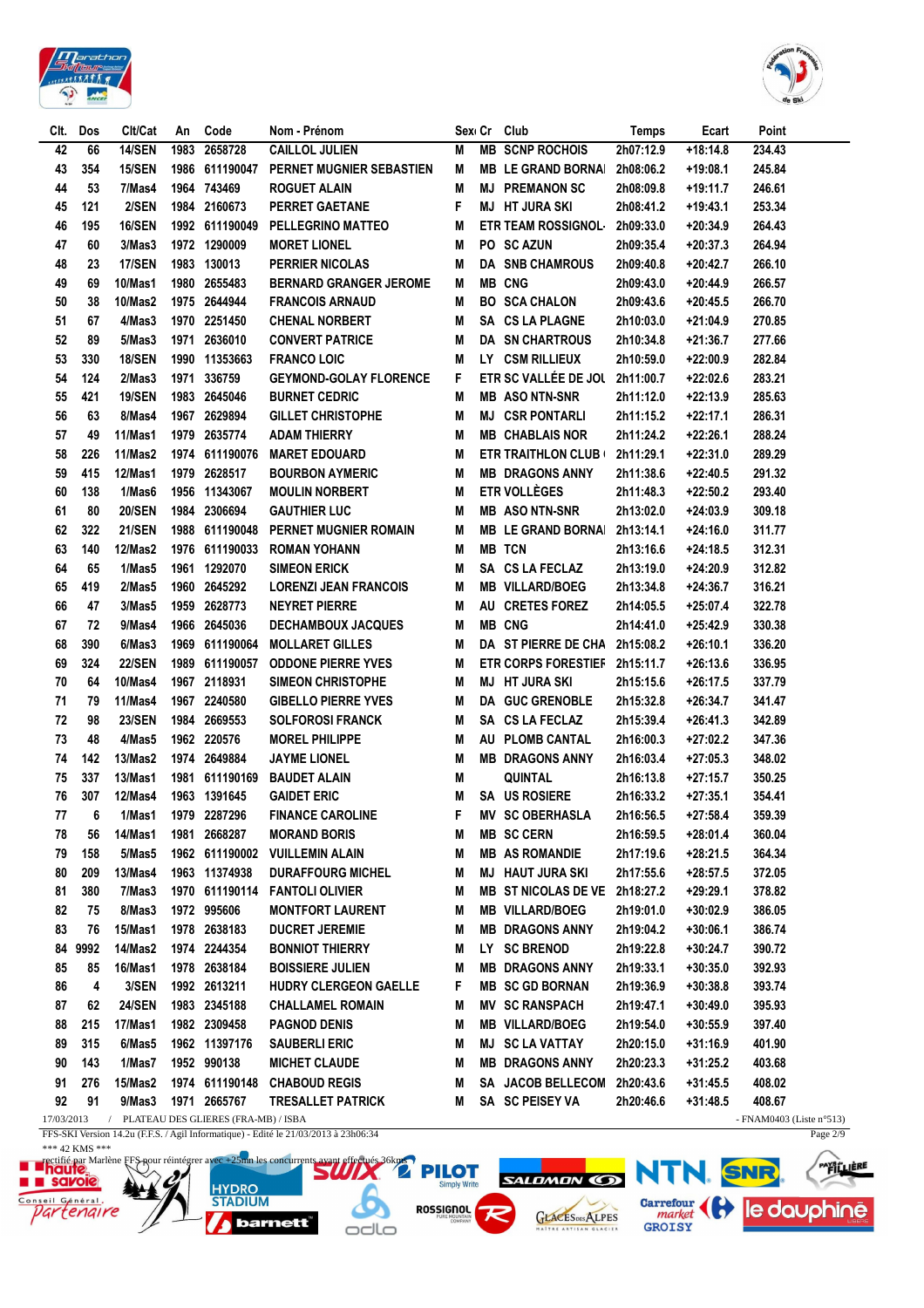



| Clt.              | Dos | Clt/Cat        | An   | Code                                  | Nom - Prénom                                                                        |   |      | Sex Cr Club                | Temps     | Ecart      | Point                                 |
|-------------------|-----|----------------|------|---------------------------------------|-------------------------------------------------------------------------------------|---|------|----------------------------|-----------|------------|---------------------------------------|
| 93                | 245 | 14/Mas4        | 1967 | 611190149                             | <b>CARRON STEPHANE</b>                                                              | M | DA   | <b>ST MARTIN D'URIA</b>    | 2h20:50.2 | $+31:52.1$ | 409.44                                |
| 94                | 61  | 18/Mas1        | 1979 | 2655863                               | <b>DUPRE BENOIT</b>                                                                 | M |      | AU SCP MEZENC              | 2h21:11.4 | $+32:13.3$ | 413.98                                |
| 95                | 375 | 7/Mas5         |      | 1962 611190037                        | <b>PROVENAZ PASCAL</b>                                                              | M | MB   | <b>THONON LES BAIN</b>     | 2h21:38.3 | +32:40.2   | 419.74                                |
| 96                | 74  | 8/Mas5         | 1959 | 2623908                               | <b>LEGRAND BRUNO</b>                                                                | M |      | SA CN REVARD               | 2h21:43.3 | +32:45.2   | 420.81                                |
| 97                | 177 | <b>19/Mas1</b> |      | 1982 611190001                        | <b>YUDIN PETR</b>                                                                   | M |      | <b>ETR NOVOSIBIRSK</b>     | 2h21:50.7 | $+32:52.6$ | 422.39                                |
| 98                | 71  | 15/Mas4        |      | 1963 210230                           | <b>CONTINSOUZA JOEL</b>                                                             | M | AU   | <b>CLERMONT SN</b>         | 2h21:54.0 | $+32:55.9$ | 423.10                                |
| 99                | 250 | 10/Mas3        |      | 1971 11353665                         | <b>DUMEAUX OLIVIER</b>                                                              | M | LY . | <b>CSMR</b>                | 2h21:55.9 | $+32:57.8$ | 423.51                                |
| 100               | 218 | 11/Mas3        |      | 1972 2660072                          | <b>THOUVENIN ERIC</b>                                                               | M | MВ   | <b>DRAGONS ANNY</b>        | 2h22:26.5 | $+33:28.4$ | 430.06                                |
| 101               | 418 | <b>25/SEN</b>  |      | 1986 2666290                          | <b>ESCANDE JULIEN</b>                                                               | M | MJ   | <b>OLYMP MT DOR</b>        | 2h22:38.4 | $+33:40.3$ | 432.61                                |
| 102               | 259 | 16/Mas2        |      | 1975 11348490                         | <b>PLANCON THIERRY</b>                                                              | M | MJ   | <b>ENTENTE SPORTIV</b>     | 2h22:42.9 | $+33:44.8$ | 433.57                                |
| 103               | 82  | 17/Mas2        |      | 1976 2642383                          | <b>CORREARD CHRISTOPHE</b>                                                          | M | DA   | <b>SM AIGUILLE</b>         | 2h23:00.4 | $+34:02.3$ | 437.32                                |
| 104               | 168 | <b>26/SEN</b>  |      | 1988 11344416                         | <b>KERVAREC JOHANN</b>                                                              | M | ΑP   | SKI CLUB BELLEG/ 2h23:25.3 |           | +34:27.2   | 442.65                                |
| 105               | 416 | 12/Mas3        |      | 1971 11394282                         | <b>PERRIN CHRISTIAN</b>                                                             | M | MJ   | <b>CSRP</b>                | 2h23:48.9 | $+34:50.8$ | 447.70                                |
| 106               | 412 | 9/Mas5         |      | 1962 2309722                          | <b>CHEVALLIER NICOLAS</b>                                                           | M |      | <b>MB SC CONTAMINE</b>     | 2h24:02.5 | $+35:04.4$ | 450.61                                |
| 107               | 367 | 18/Mas2        |      | 1973 611190124                        | <b>DREVON NICOLAS</b>                                                               | M |      | <b>MB VILLAZ</b>           | 2h24:37.8 | $+35:39.7$ | 458.17                                |
| 108               | 141 | <b>27/SEN</b>  | 1990 | 2600509                               | <b>BENOIT LUDOVIC</b>                                                               | M | ΜV   | <b>SC RANSPACH</b>         | 2h24:46.0 | $+35:47.9$ | 459.93                                |
| 109               | 78  | 2/Mas6         |      | 1956 990115                           | <b>DUCHENE BERNARD</b>                                                              | M | MВ   | <b>DRAGONS ANNY</b>        | 2h24:57.4 | $+35:59.3$ | 462.37                                |
| 110               | 59  | 16/Mas4        |      | 1964 233447                           | <b>BLANC BERNARD</b>                                                                | M | AU   | <b>CRETES FOREZ</b>        | 2h24:58.8 | $+36:00.7$ | 462.67                                |
| 111               | 422 | <b>28/SEN</b>  | 1990 |                                       | <b>CALDWELL LINDSEY</b>                                                             | M |      |                            | 2h25:01.0 | $+36:02.9$ | 463.14                                |
| 112               | 97  | <b>10/Mas5</b> |      | 1961 2645178                          | <b>VIRET PHILIPPE</b>                                                               | M |      | <b>SA SKISNOW USCC</b>     | 2h25:01.1 | $+36:03.0$ | 463.16                                |
| 113               | 9   | 4/SEN          | 1989 | 2640774                               | <b>BURETTE MARGOT</b>                                                               | F | SA   | <b>CS LA FECLAZ</b>        | 2h25:02.4 | $+36:04.3$ | 463.44                                |
| 114               | 339 | 13/Mas3        |      | 1968 2601609                          | <b>GARCIN PATRICK</b>                                                               | M |      | <b>DA EGREVE NORDI</b>     | 2h25:06.4 | $+36:08.3$ | 464.30                                |
| 115               | 282 | 14/Mas3        |      | 1968 611190156                        | <b>BORCARD CHRISTOPHE</b>                                                           | M |      | <b>MB SEYNOD</b>           | 2h25:31.5 | $+36:33.4$ | 469.67                                |
| 116               | 197 | 15/Mas3        |      | 1972 611190176                        | <b>AMIOT PIERRE</b>                                                                 | M | IF.  | GAILLON/MONTCIE 2h25:33.0  |           | $+36:34.9$ | 469.99                                |
| 117               | 68  | 16/Mas3        | 1971 | 2338767                               | <b>BONDIER NICOLAS</b>                                                              | M | MВ   | <b>SC ANNEMASSE</b>        | 2h25:57.1 | $+36:59.0$ | 475.15                                |
| 118               | 178 | 3/Mas6         |      | 1953 11346562                         | <b>RENAUD PATRICK</b>                                                               | M | MJ   | <b>SC BELLEGARDE S</b>     | 2h26:01.4 | $+37:03.3$ | 476.07                                |
| 119               | 233 | 4/Mas6         |      | 1957 11373554                         | <b>ZIMMERMAN THIERRY</b>                                                            | M | SA   | <b>FONTAINE</b>            | 2h26:05.6 | +37:07.5   | 476.97                                |
| 120               | 90  | 19/Mas2        |      | 1977 2235091                          | ROLLAND ERIC                                                                        | M | SA   | <b>CS LA FECLAZ</b>        | 2h26:14.9 | $+37:16.8$ | 478.96                                |
| 121               | 13  | 1/Mas2         |      | 1973 611190171                        | <b>BARON MARJORIE</b>                                                               | F | MВ   | <b>POISY</b>               | 2h26:29.5 | $+37:31.4$ | 482.09                                |
| 122               | 213 | 20/Mas2        |      |                                       | 1977 611190172 BARBIER ALEXANDRE                                                    | M |      | DA NOYAREY                 | 2h26:56.2 | +37:58.1   | 487.81                                |
| 123               | 187 | 11/Mas5        | 1960 | 2645274                               | <b>REY BERNARD</b>                                                                  | M |      | <b>SA SKISNOW USCC</b>     | 2h27:00.5 | $+38:02.4$ | 488.73                                |
| 124               | 298 | 17/Mas3        | 1970 | 2669218                               | <b>CLERC XAVIER</b>                                                                 | M |      | <b>MB SALLANCHES</b>       | 2h27:05.1 | +38:07.0   | 489.71                                |
| 125               | 376 | 17/Mas4        |      | 1964 11344505                         | <b>CHAMBET PATRICK</b>                                                              | M |      | <b>MB ASPTT ANNECY</b>     | 2h27:05.6 | $+38:07.5$ | 489.82                                |
| 126               | 260 | <b>18/Mas3</b> |      | 1972 611190061                        | <b>MULLER CEDRIC</b>                                                                | Μ |      | <b>MB ARGONAY</b>          | 2h27:22.9 | $+38:24.8$ | 493.53                                |
| 127               | 285 | <b>18/Mas4</b> |      | 1964 2663326                          | <b>BAYLE GILLES</b>                                                                 | Μ | ΑP   | <b>SC CHAMPSAUR</b>        | 2h27:51.4 | $+38:53.3$ | 499.63                                |
| 128               | 73  | 2/Mas7         |      | 1952 2176275                          | PEPKE PEP                                                                           | M |      | <b>MJ HT JURA SKI</b>      | 2h28:01.0 | $+39:02.9$ | 501.68                                |
| 129               | 381 | 1/Mas8         |      | 1946 11348312                         | <b>VERNAY RENE</b>                                                                  | M |      | <b>MB SNR ANNECY</b>       | 2h28:26.0 | +39:27.9   | 507.04                                |
| 130               | 280 | <b>29/SEN</b>  |      | 1990 611190157                        | <b>BONOLA YANN</b>                                                                  | M | MJ   | <b>MOUTHE</b>              | 2h28:32.1 | $+39:34.0$ | 508.34                                |
| 131               | 263 | <b>30/SEN</b>  |      | 1987 611190044                        | PHILIPOT JEAN-FRANÇOIS                                                              | M |      | <b>MB EVIRES</b>           | 2h28:43.6 | $+39:45.5$ | 510.81                                |
| 132               | 277 | 21/Mas2        |      |                                       | 1974 611190104 GINTER SEBASTIEN                                                     | M |      | SA LA ROSIERE              | 2h29:02.5 | $+40:04.4$ | 514.85                                |
| 133               | 87  | 12/Mas5        |      | 1962 544436                           | <b>DUCASTEL NICOLAS</b>                                                             | M |      | <b>DA SN CHARTROUS</b>     | 2h29:10.1 | +40:12.0   | 516.48                                |
| 134               | 240 | 22/Mas2        |      | 1975 611190088                        | <b>JUAREZ FABIEN</b>                                                                | M |      | <b>MB AMANCY</b>           | 2h29:43.7 | $+40:45.6$ | 523.68                                |
| 135               | 96  | <b>19/Mas4</b> |      | 1967 2639765                          | <b>VARAINE RICHARD</b>                                                              | M |      | <b>MB DRAGONS ANNY</b>     | 2h30:09.1 | +41:11.0   | 529.11                                |
| 136               | 407 | 20/Mas4        |      | 1967 11339721                         | <b>BRIFFOD THIERRY</b>                                                              | M | BO.  | <b>SCA CHALONS</b>         | 2h30:09.8 | +41:11.7   | 529.26                                |
| 137               | 222 | 19/Mas3        |      | 1969 1093364                          | <b>BORDAS PHILIPPE</b>                                                              | M | IF.  | <b>USMT</b>                | 2h30:17.2 | +41:19.1   | 530.85                                |
| 138               | 228 | 20/Mas3        |      | 1970 611190097                        | <b>GRENARD OLIVIER</b>                                                              |   |      | <b>MB EVIRES</b>           | 2h30:24.0 | +41:25.9   | 532.30                                |
|                   |     |                |      |                                       |                                                                                     | M |      |                            | 2h30:24.7 |            |                                       |
| 139               | 8   | 5/SEN          |      | 1983 2664730                          | <b>MESNIER VALERIE</b>                                                              | F |      | <b>MB SC D'AGY</b>         |           | +41:26.6   | 532.45                                |
| 140               | 219 | 23/Mas2        |      | 1976 611190158                        | <b>BOCQUET GHISLAIN</b>                                                             | M |      | MB METZ-TESSY              | 2h30:31.8 | +41:33.7   | 533.97                                |
| 141               | 151 | 24/Mas2        |      |                                       | 1974 611190025 SERVIZET DAVID                                                       | M |      | DA SEYSSINS                | 2h30:34.6 | +41:36.5   | 534.57                                |
| 142               | 86  | 3/Mas7         |      | 1952 1493794                          | <b>SERET DANIEL</b>                                                                 | M |      | <b>MV SC LURON</b>         | 2h30:39.7 | +41:41.6   | 535.67                                |
| 143<br>17/03/2013 | 355 | 21/Mas4        |      | / PLATEAU DES GLIERES (FRA-MB) / ISBA | 1966 611190007 VIDAL JEROME                                                         | M |      | <b>MB ANNECY</b>           | 2h30:48.6 | $+41:50.5$ | 537.57<br>- FNAM0403 (Liste $n°513$ ) |
|                   |     |                |      |                                       | FFS-SKI Version 14.2u (F.F.S. / Agil Informatique) - Edité le 21/03/2013 à 23h06:35 |   |      |                            |           |            | Page $3/9$                            |

*barnett* 

FFS-SKI Version 14.2u (F.F.S. / Agil Informatique) - Edite le 21/03/2013 à 23h06:35<br>
The distribution of the HS-Rout reintégrer avec +25mm les concurrents and the distribution of the State of the State of the State of the で  $\Box$ 

GLACESDES ALPES

FALLIERE SALDMON OR NTN. SNR. Garrefour (et le douphine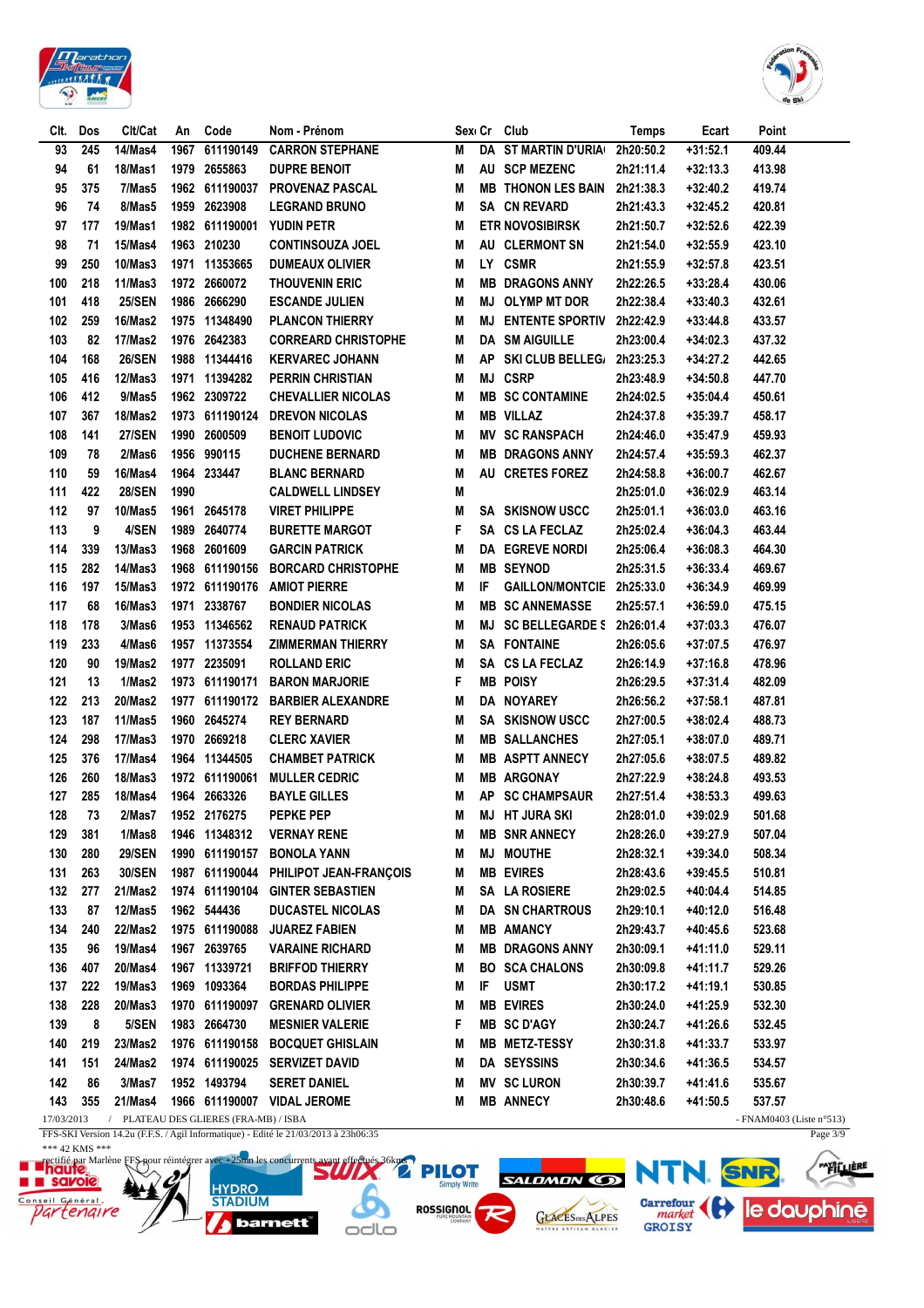



| 323<br><b>VEDOVATI SERGE</b><br>PRENOVEL LES PI/<br>144<br><b>13/Mas5</b><br>1961<br>11362216<br><b>MJ</b><br>2h30:59.5<br>+42:01.4<br>539.91<br>Μ<br>IF<br><b>ESBLY</b><br>241<br>21/Mas3<br>611190142<br>543.05<br>145<br>1971<br><b>CHAZARENC REMI</b><br>Μ<br>2h31:14.2<br>+42:16.1<br>146<br>272<br>25/Mas2<br><b>MB HERY SUR ALBY</b><br>1977<br>611190004<br><b>VITRAT FRANÇOIS</b><br>M<br>2h31:17.0<br>+42:18.9<br>543.65<br>147<br>202<br><b>14/Mas5</b><br>1958<br>2627434<br><b>MONNET HERVE</b><br>M<br><b>MB ASO NTN-SNR</b><br>545.13<br>2h31:23.9<br>+42:25.8<br>148<br>349<br><b>15/Mas5</b><br>1961 11356938<br>546.01<br><b>MUNIER PHILIPPE</b><br>M<br><b>MB HABERE-POCHE</b><br>2h31:28.0<br>+42:29.9<br>149<br>393<br>26/Mas2<br>1974 611190153<br><b>MJ LES ROUSSES</b><br>546.18<br><b>BROQUET XAVIER</b><br>M<br>2h31:28.8<br>+42:30.7<br>150<br>344<br><b>22/Mas4</b><br>1967<br><b>MB LE SAPPEY</b><br>546.95<br>611190140<br><b>CHYPRE VINCENT</b><br>M<br>2h31:32.4<br>+42:34.3<br>151<br>180<br>5/Mas6<br>1957 11374109<br>547.34<br>LAMY-CHAPUIS ALAIN<br>M<br><b>MJ HAUT JURA SKI</b><br>2h31:34.2<br>+42:36.1<br>152<br>179<br>27/Mas2<br>1973 11395312<br><b>VIDAL BERTRAND</b><br>M<br><b>MB VILLARD SUR BOE</b><br>2h31:55.9<br>+42:57.8<br>551.98<br>153<br>95<br>4/Mas7<br>1949<br>701054<br><b>VERJUS PIERRE</b><br><b>CHAUX DOMBIE</b><br>552.71<br>M<br>MJ<br>2h31:59.3<br>+43:01.2<br>154<br>248<br>23/Mas4<br>1963 11392717<br><b>DA US SAINT EGREVE</b><br>553.70<br><b>DEBONTRIDE HENRI</b><br>M<br>2h32:03.9<br>+43:05.8<br>155<br>359<br>16/Mas5<br>1962 611190098<br><b>GREGORIS ALAIN</b><br><b>MB PERS-JUSSY</b><br>555.15<br>M<br>2h32:10.7<br>+43:12.6<br>156<br>286<br>24/Mas4<br>1967 1343404<br>SA CS LA FECLAZ<br>557.14<br><b>DI CIOCCIO PATRICE</b><br>M<br>2h32:20.0<br>+43:21.9<br><b>MB CNG</b><br>83<br><b>28/Mas2</b><br>1975<br>2664725<br>157<br><b>CHARLOT DAMIEN</b><br>M<br>2h32:22.2<br>+43:24.1<br>557.61<br>1/Mas4<br>2185651<br>F<br><b>SA US ROSIERE</b><br>158<br>10<br>1967<br><b>GAIDET LAURENCE</b><br>2h32:28.6<br>+43:30.5<br>558.99<br>17/Mas5<br>390245<br><b>SC MONTPELLI</b><br>159<br>84<br>1959<br><b>MEUNIER JEAN LOUIS</b><br>M<br>CE<br>2h32:29.4<br>$+43:31.3$<br>559.16<br>252<br><b>18/Mas5</b><br><b>COLLONGES SOUS</b><br>564.94<br>160<br>1962<br>611190028<br><b>SARAZIN DIDIER</b><br>MB<br>2h32:56.4<br>+43:58.3<br>M<br>377<br>25/Mas4<br>1964 733054<br><b>US GIRONNAIS</b><br>565.26<br>161<br>PILLARD DIDIER<br>2h32:57.9<br>+43:59.8<br>M<br>MJ<br>162<br>217<br><b>19/Mas5</b><br>2640864<br><b>SA SKISNOW USCC</b><br>565.90<br>1961<br>BARLET DENIS<br>2h33:00.9<br>+44:02.8<br>M<br>163<br>100<br>6/Mas6<br>2627030<br>1956<br><b>GROS CHRISTOPHE</b><br><b>MB DRAGONS ANNY</b><br>2h33:03.4<br>566.44<br>M<br>+44:05.3<br>164<br>342<br>26/Mas4<br><b>HUDRY CLERGEON RACHEL</b><br>1965<br>2651500<br>M<br><b>MB SC GD BORNAN</b><br>2h33:10.8<br>+44:12.7<br>568.02<br>20/Mas5<br>165<br>134<br>1959<br>611190034<br><b>RIGAL DIDIER</b><br>Μ<br><b>MB MJC RODEZ</b><br>2h33:25.2<br>+44:27.1<br>571.10<br>166<br>22/Mas3<br><b>CRETES FOREZ</b><br>70<br>1972 2236732<br><b>FORCE SYLVAIN</b><br>Μ<br>AU<br>2h33:39.2<br>+44:41.1<br>574.10<br>167<br>411<br>21/Mas5<br>1960<br>11378382<br>M<br><b>FAVRE VICTOIRE LOUIS</b><br><b>MB SC BELLEVAUX</b><br>2h33:43.9<br>575.11<br>+44:45.8<br>168<br>413<br>27/Mas4<br>1966 11343759<br>M<br><b>DONCQUE HERVE</b><br><b>MB SC DOUANE HTE S.</b><br>2h33:55.7<br>577.64<br>+44:57.6<br>169<br>214<br><b>28/Mas4</b><br>1964 11347196<br>M<br>DA LE SAPPEY EN CAI<br><b>FAVRE JEAN-JACQUES</b><br>2h34:23.4<br>+45:25.3<br>583.57<br>163<br><b>29/Mas2</b><br>170<br>1974<br>611190040<br><b>POUEY-DICARD FABIEN</b><br>M<br><b>PO PAU (64)</b><br>2h34:32.1<br>585.43<br>+45:34.0<br>171<br>201<br><b>MB CERCIER</b><br>5/Mas7<br>1949<br>611190071<br><b>MASSONNET BERNARD</b><br>M<br>2h34:35.5<br>+45:37.4<br>586.16<br>172<br>99<br>22/Mas5<br>2605452<br>1958<br><b>SOLIGNAC HERVE</b><br>Μ<br>SA BAUGES S.N<br>2h34:39.4<br>+45:41.3<br>586.99<br>173<br>239<br>7/Mas6<br>1954<br>2602664<br>DA ASCE THALES<br>ELKAIM CLAUDE<br>Μ<br>589.37<br>2h34:50.5<br>+45:52.4<br>174<br>171<br>23/Mas5<br>1960<br><b>MB SALOMON</b><br>591.25<br>611190065<br><b>MOLLARET BRUNO</b><br>Μ<br>2h34:59.3<br>+46:01.2<br>175<br>208<br>20/Mas1<br>1981<br><b>DA SAINT ETIENNE DE</b><br>11378951<br><b>MANGERET NORMAN</b><br>M<br>2h35:12.0<br>593.97<br>+46:13.9<br>176<br>292<br>23/Mas3<br><b>ETR SRHF</b><br>594.62<br>1969<br>611190134<br>DE SUTTER MICHEL<br>M<br>2h35:15.0<br>+46:16.9<br>157<br><b>31/SEN</b><br>177<br>1989<br>611190020<br><b>TAILLADE GREGORY</b><br><b>MB ASONTN-SNR</b><br>2h35:41.1<br>600.20<br>M<br>+46:43.0<br>178<br>196<br>24/Mas3<br>1972 11410555<br><b>RIAS EMMANUEL</b><br>DA SKI CLUB SAPPEY<br>601.23<br>M<br>2h35:45.9<br>+46:47.8<br>F<br>179<br>410<br>6/SEN<br>1987 11391253<br><b>MB SC BELLEVAUX</b><br><b>FAVRE VICTOIRE SANDRINE</b><br>2h36:18.2<br>+47:20.1<br>608.15<br>180<br>14<br>2/Mas1<br>1978 11384097<br><b>BALLET BAZ ALINE</b><br>F<br><b>MB ASPTT ANNECY</b><br>2h36:36.4<br>$+47:38.3$<br>612.05<br>25/Mas3<br>1968 2176399<br><b>RICHEROT ERIC</b><br><b>MJ SC BELLEGARD</b><br>613.31<br>181<br>182<br>M<br>2h36:42.3<br>$+47:44.2$<br>366<br>182<br>24/Mas5<br>1962 611190055<br><b>PAGET NICOLAS</b><br><b>MB COMBLOUX</b><br>2h36:55.3<br>+47:57.2<br>616.09<br>M<br>1956 502559<br><b>DA EGREVE NORDI</b><br>183<br>88<br>8/Mas6<br><b>BERLIAT JEAN MARC</b><br>M<br>2h37:11.6<br>$+48:13.5$<br>619.58<br>7/SEN<br>1983 611190068<br>F<br><b>MB PLEIN AIR AVENTU</b><br>622.43<br>184<br>130<br><b>METRAL AURORE</b><br>2h37:24.9<br>+48:26.8<br>1972 2603334<br>270<br>26/Mas3<br><b>LECOMTE BENJAMIN</b><br>AP GAP-BAYARD<br>2h37:34.5<br>$+48:36.4$<br>624.49<br>185<br>M<br>29/Mas4<br>1966 11344407<br><b>MJ SC BELLEGARD</b><br>186<br>414<br><b>THUILLE CHRISTOPHE</b><br>2h37:35.5<br>$+48:37.4$<br>624.70<br>M<br>25/Mas5<br>1961 995762<br>628.13<br>187<br>186<br><b>VERGNE FRANCOIS</b><br><b>MB ASONTN-SNR</b><br>2h37:51.5<br>+48:53.4<br>M<br>26/Mas5<br>DA COUBLEVIE<br>188<br>204<br>1962 611190151<br><b>CAMPESTRE JEAN-MARC</b><br>2h37:52.1<br>628.26<br>M<br>+48:54.0<br>30/Mas4<br>189<br>364<br>1965 11367931<br><b>LAVEUVE ERIC</b><br>DA US ST EGREVE<br>2h38:08.2<br>631.70<br>M<br>+49:10.1<br>3/Mas1<br>1978 2666191<br>F<br>631.96<br>190<br>2<br><b>FAURE JULIE</b><br><b>MJ CHAUX NEUVE</b><br>2h38:09.4<br>$+49:11.3$<br>F<br>SA CN REVARD<br>191<br>11<br>3/Mas3<br>1969 1343064<br><b>KUNTZINGER BEATRICE</b><br>2h38:10.3<br>632.15<br>+49:12.2<br>192<br>350<br>27/Mas5<br>1961 2637420<br><b>DELECOUR THIERRY</b><br>DA SNB CHAMROUS<br>2h38:15.7<br>633.31<br>M<br>+49:17.6<br>193<br>387<br>27/Mas3<br>1970 611190161 BESSON YVES<br>Μ<br><b>MB VILLAZ</b><br>2h38:23.7<br>$+49:25.6$<br>635.02<br>1958 11348305<br>DA U ST EGREVE NOR 2h38:46.5<br>639.90<br>194<br>185<br>28/Mas5<br><b>BOULZAT BERNARD</b><br>М<br>+49:48.4<br>/ PLATEAU DES GLIERES (FRA-MB) / ISBA<br>17/03/2013<br>- FNAM0403 (Liste $n^{\circ}513$ )<br>Page $4/9$<br>FES-SKI Version 14.2u (F.E.S. / Agil Informatique) - Edité le 21/03/2013 à 23h06:35 | CIt. | Dos | Clt/Cat | An | Code | Nom - Prénom | Sex Cr | Club | <b>Temps</b> | Ecart | Point |
|----------------------------------------------------------------------------------------------------------------------------------------------------------------------------------------------------------------------------------------------------------------------------------------------------------------------------------------------------------------------------------------------------------------------------------------------------------------------------------------------------------------------------------------------------------------------------------------------------------------------------------------------------------------------------------------------------------------------------------------------------------------------------------------------------------------------------------------------------------------------------------------------------------------------------------------------------------------------------------------------------------------------------------------------------------------------------------------------------------------------------------------------------------------------------------------------------------------------------------------------------------------------------------------------------------------------------------------------------------------------------------------------------------------------------------------------------------------------------------------------------------------------------------------------------------------------------------------------------------------------------------------------------------------------------------------------------------------------------------------------------------------------------------------------------------------------------------------------------------------------------------------------------------------------------------------------------------------------------------------------------------------------------------------------------------------------------------------------------------------------------------------------------------------------------------------------------------------------------------------------------------------------------------------------------------------------------------------------------------------------------------------------------------------------------------------------------------------------------------------------------------------------------------------------------------------------------------------------------------------------------------------------------------------------------------------------------------------------------------------------------------------------------------------------------------------------------------------------------------------------------------------------------------------------------------------------------------------------------------------------------------------------------------------------------------------------------------------------------------------------------------------------------------------------------------------------------------------------------------------------------------------------------------------------------------------------------------------------------------------------------------------------------------------------------------------------------------------------------------------------------------------------------------------------------------------------------------------------------------------------------------------------------------------------------------------------------------------------------------------------------------------------------------------------------------------------------------------------------------------------------------------------------------------------------------------------------------------------------------------------------------------------------------------------------------------------------------------------------------------------------------------------------------------------------------------------------------------------------------------------------------------------------------------------------------------------------------------------------------------------------------------------------------------------------------------------------------------------------------------------------------------------------------------------------------------------------------------------------------------------------------------------------------------------------------------------------------------------------------------------------------------------------------------------------------------------------------------------------------------------------------------------------------------------------------------------------------------------------------------------------------------------------------------------------------------------------------------------------------------------------------------------------------------------------------------------------------------------------------------------------------------------------------------------------------------------------------------------------------------------------------------------------------------------------------------------------------------------------------------------------------------------------------------------------------------------------------------------------------------------------------------------------------------------------------------------------------------------------------------------------------------------------------------------------------------------------------------------------------------------------------------------------------------------------------------------------------------------------------------------------------------------------------------------------------------------------------------------------------------------------------------------------------------------------------------------------------------------------------------------------------------------------------------------------------------------------------------------------------------------------------------------------------------------------------------------------------------------------------------------------------------------------------------------------------------------------------------------------------------------------------------------------------------------------------------------------------------------------------------------------------------------------------------------------------------------------------------------------------------------------------------------------------------------------------------------------------------------------------------------------------------------------------------------------------------------------------------------------------------------------------------------------------------------------------------------------------------------------------------------------------------------------------------------------|------|-----|---------|----|------|--------------|--------|------|--------------|-------|-------|
|                                                                                                                                                                                                                                                                                                                                                                                                                                                                                                                                                                                                                                                                                                                                                                                                                                                                                                                                                                                                                                                                                                                                                                                                                                                                                                                                                                                                                                                                                                                                                                                                                                                                                                                                                                                                                                                                                                                                                                                                                                                                                                                                                                                                                                                                                                                                                                                                                                                                                                                                                                                                                                                                                                                                                                                                                                                                                                                                                                                                                                                                                                                                                                                                                                                                                                                                                                                                                                                                                                                                                                                                                                                                                                                                                                                                                                                                                                                                                                                                                                                                                                                                                                                                                                                                                                                                                                                                                                                                                                                                                                                                                                                                                                                                                                                                                                                                                                                                                                                                                                                                                                                                                                                                                                                                                                                                                                                                                                                                                                                                                                                                                                                                                                                                                                                                                                                                                                                                                                                                                                                                                                                                                                                                                                                                                                                                                                                                                                                                                                                                                                                                                                                                                                                                                                                                                                                                                                                                                                                                                                                                                                                                                                                                                                                                                                    |      |     |         |    |      |              |        |      |              |       |       |
|                                                                                                                                                                                                                                                                                                                                                                                                                                                                                                                                                                                                                                                                                                                                                                                                                                                                                                                                                                                                                                                                                                                                                                                                                                                                                                                                                                                                                                                                                                                                                                                                                                                                                                                                                                                                                                                                                                                                                                                                                                                                                                                                                                                                                                                                                                                                                                                                                                                                                                                                                                                                                                                                                                                                                                                                                                                                                                                                                                                                                                                                                                                                                                                                                                                                                                                                                                                                                                                                                                                                                                                                                                                                                                                                                                                                                                                                                                                                                                                                                                                                                                                                                                                                                                                                                                                                                                                                                                                                                                                                                                                                                                                                                                                                                                                                                                                                                                                                                                                                                                                                                                                                                                                                                                                                                                                                                                                                                                                                                                                                                                                                                                                                                                                                                                                                                                                                                                                                                                                                                                                                                                                                                                                                                                                                                                                                                                                                                                                                                                                                                                                                                                                                                                                                                                                                                                                                                                                                                                                                                                                                                                                                                                                                                                                                                                    |      |     |         |    |      |              |        |      |              |       |       |
|                                                                                                                                                                                                                                                                                                                                                                                                                                                                                                                                                                                                                                                                                                                                                                                                                                                                                                                                                                                                                                                                                                                                                                                                                                                                                                                                                                                                                                                                                                                                                                                                                                                                                                                                                                                                                                                                                                                                                                                                                                                                                                                                                                                                                                                                                                                                                                                                                                                                                                                                                                                                                                                                                                                                                                                                                                                                                                                                                                                                                                                                                                                                                                                                                                                                                                                                                                                                                                                                                                                                                                                                                                                                                                                                                                                                                                                                                                                                                                                                                                                                                                                                                                                                                                                                                                                                                                                                                                                                                                                                                                                                                                                                                                                                                                                                                                                                                                                                                                                                                                                                                                                                                                                                                                                                                                                                                                                                                                                                                                                                                                                                                                                                                                                                                                                                                                                                                                                                                                                                                                                                                                                                                                                                                                                                                                                                                                                                                                                                                                                                                                                                                                                                                                                                                                                                                                                                                                                                                                                                                                                                                                                                                                                                                                                                                                    |      |     |         |    |      |              |        |      |              |       |       |
|                                                                                                                                                                                                                                                                                                                                                                                                                                                                                                                                                                                                                                                                                                                                                                                                                                                                                                                                                                                                                                                                                                                                                                                                                                                                                                                                                                                                                                                                                                                                                                                                                                                                                                                                                                                                                                                                                                                                                                                                                                                                                                                                                                                                                                                                                                                                                                                                                                                                                                                                                                                                                                                                                                                                                                                                                                                                                                                                                                                                                                                                                                                                                                                                                                                                                                                                                                                                                                                                                                                                                                                                                                                                                                                                                                                                                                                                                                                                                                                                                                                                                                                                                                                                                                                                                                                                                                                                                                                                                                                                                                                                                                                                                                                                                                                                                                                                                                                                                                                                                                                                                                                                                                                                                                                                                                                                                                                                                                                                                                                                                                                                                                                                                                                                                                                                                                                                                                                                                                                                                                                                                                                                                                                                                                                                                                                                                                                                                                                                                                                                                                                                                                                                                                                                                                                                                                                                                                                                                                                                                                                                                                                                                                                                                                                                                                    |      |     |         |    |      |              |        |      |              |       |       |
|                                                                                                                                                                                                                                                                                                                                                                                                                                                                                                                                                                                                                                                                                                                                                                                                                                                                                                                                                                                                                                                                                                                                                                                                                                                                                                                                                                                                                                                                                                                                                                                                                                                                                                                                                                                                                                                                                                                                                                                                                                                                                                                                                                                                                                                                                                                                                                                                                                                                                                                                                                                                                                                                                                                                                                                                                                                                                                                                                                                                                                                                                                                                                                                                                                                                                                                                                                                                                                                                                                                                                                                                                                                                                                                                                                                                                                                                                                                                                                                                                                                                                                                                                                                                                                                                                                                                                                                                                                                                                                                                                                                                                                                                                                                                                                                                                                                                                                                                                                                                                                                                                                                                                                                                                                                                                                                                                                                                                                                                                                                                                                                                                                                                                                                                                                                                                                                                                                                                                                                                                                                                                                                                                                                                                                                                                                                                                                                                                                                                                                                                                                                                                                                                                                                                                                                                                                                                                                                                                                                                                                                                                                                                                                                                                                                                                                    |      |     |         |    |      |              |        |      |              |       |       |
|                                                                                                                                                                                                                                                                                                                                                                                                                                                                                                                                                                                                                                                                                                                                                                                                                                                                                                                                                                                                                                                                                                                                                                                                                                                                                                                                                                                                                                                                                                                                                                                                                                                                                                                                                                                                                                                                                                                                                                                                                                                                                                                                                                                                                                                                                                                                                                                                                                                                                                                                                                                                                                                                                                                                                                                                                                                                                                                                                                                                                                                                                                                                                                                                                                                                                                                                                                                                                                                                                                                                                                                                                                                                                                                                                                                                                                                                                                                                                                                                                                                                                                                                                                                                                                                                                                                                                                                                                                                                                                                                                                                                                                                                                                                                                                                                                                                                                                                                                                                                                                                                                                                                                                                                                                                                                                                                                                                                                                                                                                                                                                                                                                                                                                                                                                                                                                                                                                                                                                                                                                                                                                                                                                                                                                                                                                                                                                                                                                                                                                                                                                                                                                                                                                                                                                                                                                                                                                                                                                                                                                                                                                                                                                                                                                                                                                    |      |     |         |    |      |              |        |      |              |       |       |
|                                                                                                                                                                                                                                                                                                                                                                                                                                                                                                                                                                                                                                                                                                                                                                                                                                                                                                                                                                                                                                                                                                                                                                                                                                                                                                                                                                                                                                                                                                                                                                                                                                                                                                                                                                                                                                                                                                                                                                                                                                                                                                                                                                                                                                                                                                                                                                                                                                                                                                                                                                                                                                                                                                                                                                                                                                                                                                                                                                                                                                                                                                                                                                                                                                                                                                                                                                                                                                                                                                                                                                                                                                                                                                                                                                                                                                                                                                                                                                                                                                                                                                                                                                                                                                                                                                                                                                                                                                                                                                                                                                                                                                                                                                                                                                                                                                                                                                                                                                                                                                                                                                                                                                                                                                                                                                                                                                                                                                                                                                                                                                                                                                                                                                                                                                                                                                                                                                                                                                                                                                                                                                                                                                                                                                                                                                                                                                                                                                                                                                                                                                                                                                                                                                                                                                                                                                                                                                                                                                                                                                                                                                                                                                                                                                                                                                    |      |     |         |    |      |              |        |      |              |       |       |
|                                                                                                                                                                                                                                                                                                                                                                                                                                                                                                                                                                                                                                                                                                                                                                                                                                                                                                                                                                                                                                                                                                                                                                                                                                                                                                                                                                                                                                                                                                                                                                                                                                                                                                                                                                                                                                                                                                                                                                                                                                                                                                                                                                                                                                                                                                                                                                                                                                                                                                                                                                                                                                                                                                                                                                                                                                                                                                                                                                                                                                                                                                                                                                                                                                                                                                                                                                                                                                                                                                                                                                                                                                                                                                                                                                                                                                                                                                                                                                                                                                                                                                                                                                                                                                                                                                                                                                                                                                                                                                                                                                                                                                                                                                                                                                                                                                                                                                                                                                                                                                                                                                                                                                                                                                                                                                                                                                                                                                                                                                                                                                                                                                                                                                                                                                                                                                                                                                                                                                                                                                                                                                                                                                                                                                                                                                                                                                                                                                                                                                                                                                                                                                                                                                                                                                                                                                                                                                                                                                                                                                                                                                                                                                                                                                                                                                    |      |     |         |    |      |              |        |      |              |       |       |
|                                                                                                                                                                                                                                                                                                                                                                                                                                                                                                                                                                                                                                                                                                                                                                                                                                                                                                                                                                                                                                                                                                                                                                                                                                                                                                                                                                                                                                                                                                                                                                                                                                                                                                                                                                                                                                                                                                                                                                                                                                                                                                                                                                                                                                                                                                                                                                                                                                                                                                                                                                                                                                                                                                                                                                                                                                                                                                                                                                                                                                                                                                                                                                                                                                                                                                                                                                                                                                                                                                                                                                                                                                                                                                                                                                                                                                                                                                                                                                                                                                                                                                                                                                                                                                                                                                                                                                                                                                                                                                                                                                                                                                                                                                                                                                                                                                                                                                                                                                                                                                                                                                                                                                                                                                                                                                                                                                                                                                                                                                                                                                                                                                                                                                                                                                                                                                                                                                                                                                                                                                                                                                                                                                                                                                                                                                                                                                                                                                                                                                                                                                                                                                                                                                                                                                                                                                                                                                                                                                                                                                                                                                                                                                                                                                                                                                    |      |     |         |    |      |              |        |      |              |       |       |
|                                                                                                                                                                                                                                                                                                                                                                                                                                                                                                                                                                                                                                                                                                                                                                                                                                                                                                                                                                                                                                                                                                                                                                                                                                                                                                                                                                                                                                                                                                                                                                                                                                                                                                                                                                                                                                                                                                                                                                                                                                                                                                                                                                                                                                                                                                                                                                                                                                                                                                                                                                                                                                                                                                                                                                                                                                                                                                                                                                                                                                                                                                                                                                                                                                                                                                                                                                                                                                                                                                                                                                                                                                                                                                                                                                                                                                                                                                                                                                                                                                                                                                                                                                                                                                                                                                                                                                                                                                                                                                                                                                                                                                                                                                                                                                                                                                                                                                                                                                                                                                                                                                                                                                                                                                                                                                                                                                                                                                                                                                                                                                                                                                                                                                                                                                                                                                                                                                                                                                                                                                                                                                                                                                                                                                                                                                                                                                                                                                                                                                                                                                                                                                                                                                                                                                                                                                                                                                                                                                                                                                                                                                                                                                                                                                                                                                    |      |     |         |    |      |              |        |      |              |       |       |
|                                                                                                                                                                                                                                                                                                                                                                                                                                                                                                                                                                                                                                                                                                                                                                                                                                                                                                                                                                                                                                                                                                                                                                                                                                                                                                                                                                                                                                                                                                                                                                                                                                                                                                                                                                                                                                                                                                                                                                                                                                                                                                                                                                                                                                                                                                                                                                                                                                                                                                                                                                                                                                                                                                                                                                                                                                                                                                                                                                                                                                                                                                                                                                                                                                                                                                                                                                                                                                                                                                                                                                                                                                                                                                                                                                                                                                                                                                                                                                                                                                                                                                                                                                                                                                                                                                                                                                                                                                                                                                                                                                                                                                                                                                                                                                                                                                                                                                                                                                                                                                                                                                                                                                                                                                                                                                                                                                                                                                                                                                                                                                                                                                                                                                                                                                                                                                                                                                                                                                                                                                                                                                                                                                                                                                                                                                                                                                                                                                                                                                                                                                                                                                                                                                                                                                                                                                                                                                                                                                                                                                                                                                                                                                                                                                                                                                    |      |     |         |    |      |              |        |      |              |       |       |
|                                                                                                                                                                                                                                                                                                                                                                                                                                                                                                                                                                                                                                                                                                                                                                                                                                                                                                                                                                                                                                                                                                                                                                                                                                                                                                                                                                                                                                                                                                                                                                                                                                                                                                                                                                                                                                                                                                                                                                                                                                                                                                                                                                                                                                                                                                                                                                                                                                                                                                                                                                                                                                                                                                                                                                                                                                                                                                                                                                                                                                                                                                                                                                                                                                                                                                                                                                                                                                                                                                                                                                                                                                                                                                                                                                                                                                                                                                                                                                                                                                                                                                                                                                                                                                                                                                                                                                                                                                                                                                                                                                                                                                                                                                                                                                                                                                                                                                                                                                                                                                                                                                                                                                                                                                                                                                                                                                                                                                                                                                                                                                                                                                                                                                                                                                                                                                                                                                                                                                                                                                                                                                                                                                                                                                                                                                                                                                                                                                                                                                                                                                                                                                                                                                                                                                                                                                                                                                                                                                                                                                                                                                                                                                                                                                                                                                    |      |     |         |    |      |              |        |      |              |       |       |
|                                                                                                                                                                                                                                                                                                                                                                                                                                                                                                                                                                                                                                                                                                                                                                                                                                                                                                                                                                                                                                                                                                                                                                                                                                                                                                                                                                                                                                                                                                                                                                                                                                                                                                                                                                                                                                                                                                                                                                                                                                                                                                                                                                                                                                                                                                                                                                                                                                                                                                                                                                                                                                                                                                                                                                                                                                                                                                                                                                                                                                                                                                                                                                                                                                                                                                                                                                                                                                                                                                                                                                                                                                                                                                                                                                                                                                                                                                                                                                                                                                                                                                                                                                                                                                                                                                                                                                                                                                                                                                                                                                                                                                                                                                                                                                                                                                                                                                                                                                                                                                                                                                                                                                                                                                                                                                                                                                                                                                                                                                                                                                                                                                                                                                                                                                                                                                                                                                                                                                                                                                                                                                                                                                                                                                                                                                                                                                                                                                                                                                                                                                                                                                                                                                                                                                                                                                                                                                                                                                                                                                                                                                                                                                                                                                                                                                    |      |     |         |    |      |              |        |      |              |       |       |
|                                                                                                                                                                                                                                                                                                                                                                                                                                                                                                                                                                                                                                                                                                                                                                                                                                                                                                                                                                                                                                                                                                                                                                                                                                                                                                                                                                                                                                                                                                                                                                                                                                                                                                                                                                                                                                                                                                                                                                                                                                                                                                                                                                                                                                                                                                                                                                                                                                                                                                                                                                                                                                                                                                                                                                                                                                                                                                                                                                                                                                                                                                                                                                                                                                                                                                                                                                                                                                                                                                                                                                                                                                                                                                                                                                                                                                                                                                                                                                                                                                                                                                                                                                                                                                                                                                                                                                                                                                                                                                                                                                                                                                                                                                                                                                                                                                                                                                                                                                                                                                                                                                                                                                                                                                                                                                                                                                                                                                                                                                                                                                                                                                                                                                                                                                                                                                                                                                                                                                                                                                                                                                                                                                                                                                                                                                                                                                                                                                                                                                                                                                                                                                                                                                                                                                                                                                                                                                                                                                                                                                                                                                                                                                                                                                                                                                    |      |     |         |    |      |              |        |      |              |       |       |
|                                                                                                                                                                                                                                                                                                                                                                                                                                                                                                                                                                                                                                                                                                                                                                                                                                                                                                                                                                                                                                                                                                                                                                                                                                                                                                                                                                                                                                                                                                                                                                                                                                                                                                                                                                                                                                                                                                                                                                                                                                                                                                                                                                                                                                                                                                                                                                                                                                                                                                                                                                                                                                                                                                                                                                                                                                                                                                                                                                                                                                                                                                                                                                                                                                                                                                                                                                                                                                                                                                                                                                                                                                                                                                                                                                                                                                                                                                                                                                                                                                                                                                                                                                                                                                                                                                                                                                                                                                                                                                                                                                                                                                                                                                                                                                                                                                                                                                                                                                                                                                                                                                                                                                                                                                                                                                                                                                                                                                                                                                                                                                                                                                                                                                                                                                                                                                                                                                                                                                                                                                                                                                                                                                                                                                                                                                                                                                                                                                                                                                                                                                                                                                                                                                                                                                                                                                                                                                                                                                                                                                                                                                                                                                                                                                                                                                    |      |     |         |    |      |              |        |      |              |       |       |
|                                                                                                                                                                                                                                                                                                                                                                                                                                                                                                                                                                                                                                                                                                                                                                                                                                                                                                                                                                                                                                                                                                                                                                                                                                                                                                                                                                                                                                                                                                                                                                                                                                                                                                                                                                                                                                                                                                                                                                                                                                                                                                                                                                                                                                                                                                                                                                                                                                                                                                                                                                                                                                                                                                                                                                                                                                                                                                                                                                                                                                                                                                                                                                                                                                                                                                                                                                                                                                                                                                                                                                                                                                                                                                                                                                                                                                                                                                                                                                                                                                                                                                                                                                                                                                                                                                                                                                                                                                                                                                                                                                                                                                                                                                                                                                                                                                                                                                                                                                                                                                                                                                                                                                                                                                                                                                                                                                                                                                                                                                                                                                                                                                                                                                                                                                                                                                                                                                                                                                                                                                                                                                                                                                                                                                                                                                                                                                                                                                                                                                                                                                                                                                                                                                                                                                                                                                                                                                                                                                                                                                                                                                                                                                                                                                                                                                    |      |     |         |    |      |              |        |      |              |       |       |
|                                                                                                                                                                                                                                                                                                                                                                                                                                                                                                                                                                                                                                                                                                                                                                                                                                                                                                                                                                                                                                                                                                                                                                                                                                                                                                                                                                                                                                                                                                                                                                                                                                                                                                                                                                                                                                                                                                                                                                                                                                                                                                                                                                                                                                                                                                                                                                                                                                                                                                                                                                                                                                                                                                                                                                                                                                                                                                                                                                                                                                                                                                                                                                                                                                                                                                                                                                                                                                                                                                                                                                                                                                                                                                                                                                                                                                                                                                                                                                                                                                                                                                                                                                                                                                                                                                                                                                                                                                                                                                                                                                                                                                                                                                                                                                                                                                                                                                                                                                                                                                                                                                                                                                                                                                                                                                                                                                                                                                                                                                                                                                                                                                                                                                                                                                                                                                                                                                                                                                                                                                                                                                                                                                                                                                                                                                                                                                                                                                                                                                                                                                                                                                                                                                                                                                                                                                                                                                                                                                                                                                                                                                                                                                                                                                                                                                    |      |     |         |    |      |              |        |      |              |       |       |
|                                                                                                                                                                                                                                                                                                                                                                                                                                                                                                                                                                                                                                                                                                                                                                                                                                                                                                                                                                                                                                                                                                                                                                                                                                                                                                                                                                                                                                                                                                                                                                                                                                                                                                                                                                                                                                                                                                                                                                                                                                                                                                                                                                                                                                                                                                                                                                                                                                                                                                                                                                                                                                                                                                                                                                                                                                                                                                                                                                                                                                                                                                                                                                                                                                                                                                                                                                                                                                                                                                                                                                                                                                                                                                                                                                                                                                                                                                                                                                                                                                                                                                                                                                                                                                                                                                                                                                                                                                                                                                                                                                                                                                                                                                                                                                                                                                                                                                                                                                                                                                                                                                                                                                                                                                                                                                                                                                                                                                                                                                                                                                                                                                                                                                                                                                                                                                                                                                                                                                                                                                                                                                                                                                                                                                                                                                                                                                                                                                                                                                                                                                                                                                                                                                                                                                                                                                                                                                                                                                                                                                                                                                                                                                                                                                                                                                    |      |     |         |    |      |              |        |      |              |       |       |
|                                                                                                                                                                                                                                                                                                                                                                                                                                                                                                                                                                                                                                                                                                                                                                                                                                                                                                                                                                                                                                                                                                                                                                                                                                                                                                                                                                                                                                                                                                                                                                                                                                                                                                                                                                                                                                                                                                                                                                                                                                                                                                                                                                                                                                                                                                                                                                                                                                                                                                                                                                                                                                                                                                                                                                                                                                                                                                                                                                                                                                                                                                                                                                                                                                                                                                                                                                                                                                                                                                                                                                                                                                                                                                                                                                                                                                                                                                                                                                                                                                                                                                                                                                                                                                                                                                                                                                                                                                                                                                                                                                                                                                                                                                                                                                                                                                                                                                                                                                                                                                                                                                                                                                                                                                                                                                                                                                                                                                                                                                                                                                                                                                                                                                                                                                                                                                                                                                                                                                                                                                                                                                                                                                                                                                                                                                                                                                                                                                                                                                                                                                                                                                                                                                                                                                                                                                                                                                                                                                                                                                                                                                                                                                                                                                                                                                    |      |     |         |    |      |              |        |      |              |       |       |
|                                                                                                                                                                                                                                                                                                                                                                                                                                                                                                                                                                                                                                                                                                                                                                                                                                                                                                                                                                                                                                                                                                                                                                                                                                                                                                                                                                                                                                                                                                                                                                                                                                                                                                                                                                                                                                                                                                                                                                                                                                                                                                                                                                                                                                                                                                                                                                                                                                                                                                                                                                                                                                                                                                                                                                                                                                                                                                                                                                                                                                                                                                                                                                                                                                                                                                                                                                                                                                                                                                                                                                                                                                                                                                                                                                                                                                                                                                                                                                                                                                                                                                                                                                                                                                                                                                                                                                                                                                                                                                                                                                                                                                                                                                                                                                                                                                                                                                                                                                                                                                                                                                                                                                                                                                                                                                                                                                                                                                                                                                                                                                                                                                                                                                                                                                                                                                                                                                                                                                                                                                                                                                                                                                                                                                                                                                                                                                                                                                                                                                                                                                                                                                                                                                                                                                                                                                                                                                                                                                                                                                                                                                                                                                                                                                                                                                    |      |     |         |    |      |              |        |      |              |       |       |
|                                                                                                                                                                                                                                                                                                                                                                                                                                                                                                                                                                                                                                                                                                                                                                                                                                                                                                                                                                                                                                                                                                                                                                                                                                                                                                                                                                                                                                                                                                                                                                                                                                                                                                                                                                                                                                                                                                                                                                                                                                                                                                                                                                                                                                                                                                                                                                                                                                                                                                                                                                                                                                                                                                                                                                                                                                                                                                                                                                                                                                                                                                                                                                                                                                                                                                                                                                                                                                                                                                                                                                                                                                                                                                                                                                                                                                                                                                                                                                                                                                                                                                                                                                                                                                                                                                                                                                                                                                                                                                                                                                                                                                                                                                                                                                                                                                                                                                                                                                                                                                                                                                                                                                                                                                                                                                                                                                                                                                                                                                                                                                                                                                                                                                                                                                                                                                                                                                                                                                                                                                                                                                                                                                                                                                                                                                                                                                                                                                                                                                                                                                                                                                                                                                                                                                                                                                                                                                                                                                                                                                                                                                                                                                                                                                                                                                    |      |     |         |    |      |              |        |      |              |       |       |
|                                                                                                                                                                                                                                                                                                                                                                                                                                                                                                                                                                                                                                                                                                                                                                                                                                                                                                                                                                                                                                                                                                                                                                                                                                                                                                                                                                                                                                                                                                                                                                                                                                                                                                                                                                                                                                                                                                                                                                                                                                                                                                                                                                                                                                                                                                                                                                                                                                                                                                                                                                                                                                                                                                                                                                                                                                                                                                                                                                                                                                                                                                                                                                                                                                                                                                                                                                                                                                                                                                                                                                                                                                                                                                                                                                                                                                                                                                                                                                                                                                                                                                                                                                                                                                                                                                                                                                                                                                                                                                                                                                                                                                                                                                                                                                                                                                                                                                                                                                                                                                                                                                                                                                                                                                                                                                                                                                                                                                                                                                                                                                                                                                                                                                                                                                                                                                                                                                                                                                                                                                                                                                                                                                                                                                                                                                                                                                                                                                                                                                                                                                                                                                                                                                                                                                                                                                                                                                                                                                                                                                                                                                                                                                                                                                                                                                    |      |     |         |    |      |              |        |      |              |       |       |
|                                                                                                                                                                                                                                                                                                                                                                                                                                                                                                                                                                                                                                                                                                                                                                                                                                                                                                                                                                                                                                                                                                                                                                                                                                                                                                                                                                                                                                                                                                                                                                                                                                                                                                                                                                                                                                                                                                                                                                                                                                                                                                                                                                                                                                                                                                                                                                                                                                                                                                                                                                                                                                                                                                                                                                                                                                                                                                                                                                                                                                                                                                                                                                                                                                                                                                                                                                                                                                                                                                                                                                                                                                                                                                                                                                                                                                                                                                                                                                                                                                                                                                                                                                                                                                                                                                                                                                                                                                                                                                                                                                                                                                                                                                                                                                                                                                                                                                                                                                                                                                                                                                                                                                                                                                                                                                                                                                                                                                                                                                                                                                                                                                                                                                                                                                                                                                                                                                                                                                                                                                                                                                                                                                                                                                                                                                                                                                                                                                                                                                                                                                                                                                                                                                                                                                                                                                                                                                                                                                                                                                                                                                                                                                                                                                                                                                    |      |     |         |    |      |              |        |      |              |       |       |
|                                                                                                                                                                                                                                                                                                                                                                                                                                                                                                                                                                                                                                                                                                                                                                                                                                                                                                                                                                                                                                                                                                                                                                                                                                                                                                                                                                                                                                                                                                                                                                                                                                                                                                                                                                                                                                                                                                                                                                                                                                                                                                                                                                                                                                                                                                                                                                                                                                                                                                                                                                                                                                                                                                                                                                                                                                                                                                                                                                                                                                                                                                                                                                                                                                                                                                                                                                                                                                                                                                                                                                                                                                                                                                                                                                                                                                                                                                                                                                                                                                                                                                                                                                                                                                                                                                                                                                                                                                                                                                                                                                                                                                                                                                                                                                                                                                                                                                                                                                                                                                                                                                                                                                                                                                                                                                                                                                                                                                                                                                                                                                                                                                                                                                                                                                                                                                                                                                                                                                                                                                                                                                                                                                                                                                                                                                                                                                                                                                                                                                                                                                                                                                                                                                                                                                                                                                                                                                                                                                                                                                                                                                                                                                                                                                                                                                    |      |     |         |    |      |              |        |      |              |       |       |
|                                                                                                                                                                                                                                                                                                                                                                                                                                                                                                                                                                                                                                                                                                                                                                                                                                                                                                                                                                                                                                                                                                                                                                                                                                                                                                                                                                                                                                                                                                                                                                                                                                                                                                                                                                                                                                                                                                                                                                                                                                                                                                                                                                                                                                                                                                                                                                                                                                                                                                                                                                                                                                                                                                                                                                                                                                                                                                                                                                                                                                                                                                                                                                                                                                                                                                                                                                                                                                                                                                                                                                                                                                                                                                                                                                                                                                                                                                                                                                                                                                                                                                                                                                                                                                                                                                                                                                                                                                                                                                                                                                                                                                                                                                                                                                                                                                                                                                                                                                                                                                                                                                                                                                                                                                                                                                                                                                                                                                                                                                                                                                                                                                                                                                                                                                                                                                                                                                                                                                                                                                                                                                                                                                                                                                                                                                                                                                                                                                                                                                                                                                                                                                                                                                                                                                                                                                                                                                                                                                                                                                                                                                                                                                                                                                                                                                    |      |     |         |    |      |              |        |      |              |       |       |
|                                                                                                                                                                                                                                                                                                                                                                                                                                                                                                                                                                                                                                                                                                                                                                                                                                                                                                                                                                                                                                                                                                                                                                                                                                                                                                                                                                                                                                                                                                                                                                                                                                                                                                                                                                                                                                                                                                                                                                                                                                                                                                                                                                                                                                                                                                                                                                                                                                                                                                                                                                                                                                                                                                                                                                                                                                                                                                                                                                                                                                                                                                                                                                                                                                                                                                                                                                                                                                                                                                                                                                                                                                                                                                                                                                                                                                                                                                                                                                                                                                                                                                                                                                                                                                                                                                                                                                                                                                                                                                                                                                                                                                                                                                                                                                                                                                                                                                                                                                                                                                                                                                                                                                                                                                                                                                                                                                                                                                                                                                                                                                                                                                                                                                                                                                                                                                                                                                                                                                                                                                                                                                                                                                                                                                                                                                                                                                                                                                                                                                                                                                                                                                                                                                                                                                                                                                                                                                                                                                                                                                                                                                                                                                                                                                                                                                    |      |     |         |    |      |              |        |      |              |       |       |
|                                                                                                                                                                                                                                                                                                                                                                                                                                                                                                                                                                                                                                                                                                                                                                                                                                                                                                                                                                                                                                                                                                                                                                                                                                                                                                                                                                                                                                                                                                                                                                                                                                                                                                                                                                                                                                                                                                                                                                                                                                                                                                                                                                                                                                                                                                                                                                                                                                                                                                                                                                                                                                                                                                                                                                                                                                                                                                                                                                                                                                                                                                                                                                                                                                                                                                                                                                                                                                                                                                                                                                                                                                                                                                                                                                                                                                                                                                                                                                                                                                                                                                                                                                                                                                                                                                                                                                                                                                                                                                                                                                                                                                                                                                                                                                                                                                                                                                                                                                                                                                                                                                                                                                                                                                                                                                                                                                                                                                                                                                                                                                                                                                                                                                                                                                                                                                                                                                                                                                                                                                                                                                                                                                                                                                                                                                                                                                                                                                                                                                                                                                                                                                                                                                                                                                                                                                                                                                                                                                                                                                                                                                                                                                                                                                                                                                    |      |     |         |    |      |              |        |      |              |       |       |
|                                                                                                                                                                                                                                                                                                                                                                                                                                                                                                                                                                                                                                                                                                                                                                                                                                                                                                                                                                                                                                                                                                                                                                                                                                                                                                                                                                                                                                                                                                                                                                                                                                                                                                                                                                                                                                                                                                                                                                                                                                                                                                                                                                                                                                                                                                                                                                                                                                                                                                                                                                                                                                                                                                                                                                                                                                                                                                                                                                                                                                                                                                                                                                                                                                                                                                                                                                                                                                                                                                                                                                                                                                                                                                                                                                                                                                                                                                                                                                                                                                                                                                                                                                                                                                                                                                                                                                                                                                                                                                                                                                                                                                                                                                                                                                                                                                                                                                                                                                                                                                                                                                                                                                                                                                                                                                                                                                                                                                                                                                                                                                                                                                                                                                                                                                                                                                                                                                                                                                                                                                                                                                                                                                                                                                                                                                                                                                                                                                                                                                                                                                                                                                                                                                                                                                                                                                                                                                                                                                                                                                                                                                                                                                                                                                                                                                    |      |     |         |    |      |              |        |      |              |       |       |
|                                                                                                                                                                                                                                                                                                                                                                                                                                                                                                                                                                                                                                                                                                                                                                                                                                                                                                                                                                                                                                                                                                                                                                                                                                                                                                                                                                                                                                                                                                                                                                                                                                                                                                                                                                                                                                                                                                                                                                                                                                                                                                                                                                                                                                                                                                                                                                                                                                                                                                                                                                                                                                                                                                                                                                                                                                                                                                                                                                                                                                                                                                                                                                                                                                                                                                                                                                                                                                                                                                                                                                                                                                                                                                                                                                                                                                                                                                                                                                                                                                                                                                                                                                                                                                                                                                                                                                                                                                                                                                                                                                                                                                                                                                                                                                                                                                                                                                                                                                                                                                                                                                                                                                                                                                                                                                                                                                                                                                                                                                                                                                                                                                                                                                                                                                                                                                                                                                                                                                                                                                                                                                                                                                                                                                                                                                                                                                                                                                                                                                                                                                                                                                                                                                                                                                                                                                                                                                                                                                                                                                                                                                                                                                                                                                                                                                    |      |     |         |    |      |              |        |      |              |       |       |
|                                                                                                                                                                                                                                                                                                                                                                                                                                                                                                                                                                                                                                                                                                                                                                                                                                                                                                                                                                                                                                                                                                                                                                                                                                                                                                                                                                                                                                                                                                                                                                                                                                                                                                                                                                                                                                                                                                                                                                                                                                                                                                                                                                                                                                                                                                                                                                                                                                                                                                                                                                                                                                                                                                                                                                                                                                                                                                                                                                                                                                                                                                                                                                                                                                                                                                                                                                                                                                                                                                                                                                                                                                                                                                                                                                                                                                                                                                                                                                                                                                                                                                                                                                                                                                                                                                                                                                                                                                                                                                                                                                                                                                                                                                                                                                                                                                                                                                                                                                                                                                                                                                                                                                                                                                                                                                                                                                                                                                                                                                                                                                                                                                                                                                                                                                                                                                                                                                                                                                                                                                                                                                                                                                                                                                                                                                                                                                                                                                                                                                                                                                                                                                                                                                                                                                                                                                                                                                                                                                                                                                                                                                                                                                                                                                                                                                    |      |     |         |    |      |              |        |      |              |       |       |
|                                                                                                                                                                                                                                                                                                                                                                                                                                                                                                                                                                                                                                                                                                                                                                                                                                                                                                                                                                                                                                                                                                                                                                                                                                                                                                                                                                                                                                                                                                                                                                                                                                                                                                                                                                                                                                                                                                                                                                                                                                                                                                                                                                                                                                                                                                                                                                                                                                                                                                                                                                                                                                                                                                                                                                                                                                                                                                                                                                                                                                                                                                                                                                                                                                                                                                                                                                                                                                                                                                                                                                                                                                                                                                                                                                                                                                                                                                                                                                                                                                                                                                                                                                                                                                                                                                                                                                                                                                                                                                                                                                                                                                                                                                                                                                                                                                                                                                                                                                                                                                                                                                                                                                                                                                                                                                                                                                                                                                                                                                                                                                                                                                                                                                                                                                                                                                                                                                                                                                                                                                                                                                                                                                                                                                                                                                                                                                                                                                                                                                                                                                                                                                                                                                                                                                                                                                                                                                                                                                                                                                                                                                                                                                                                                                                                                                    |      |     |         |    |      |              |        |      |              |       |       |
|                                                                                                                                                                                                                                                                                                                                                                                                                                                                                                                                                                                                                                                                                                                                                                                                                                                                                                                                                                                                                                                                                                                                                                                                                                                                                                                                                                                                                                                                                                                                                                                                                                                                                                                                                                                                                                                                                                                                                                                                                                                                                                                                                                                                                                                                                                                                                                                                                                                                                                                                                                                                                                                                                                                                                                                                                                                                                                                                                                                                                                                                                                                                                                                                                                                                                                                                                                                                                                                                                                                                                                                                                                                                                                                                                                                                                                                                                                                                                                                                                                                                                                                                                                                                                                                                                                                                                                                                                                                                                                                                                                                                                                                                                                                                                                                                                                                                                                                                                                                                                                                                                                                                                                                                                                                                                                                                                                                                                                                                                                                                                                                                                                                                                                                                                                                                                                                                                                                                                                                                                                                                                                                                                                                                                                                                                                                                                                                                                                                                                                                                                                                                                                                                                                                                                                                                                                                                                                                                                                                                                                                                                                                                                                                                                                                                                                    |      |     |         |    |      |              |        |      |              |       |       |
|                                                                                                                                                                                                                                                                                                                                                                                                                                                                                                                                                                                                                                                                                                                                                                                                                                                                                                                                                                                                                                                                                                                                                                                                                                                                                                                                                                                                                                                                                                                                                                                                                                                                                                                                                                                                                                                                                                                                                                                                                                                                                                                                                                                                                                                                                                                                                                                                                                                                                                                                                                                                                                                                                                                                                                                                                                                                                                                                                                                                                                                                                                                                                                                                                                                                                                                                                                                                                                                                                                                                                                                                                                                                                                                                                                                                                                                                                                                                                                                                                                                                                                                                                                                                                                                                                                                                                                                                                                                                                                                                                                                                                                                                                                                                                                                                                                                                                                                                                                                                                                                                                                                                                                                                                                                                                                                                                                                                                                                                                                                                                                                                                                                                                                                                                                                                                                                                                                                                                                                                                                                                                                                                                                                                                                                                                                                                                                                                                                                                                                                                                                                                                                                                                                                                                                                                                                                                                                                                                                                                                                                                                                                                                                                                                                                                                                    |      |     |         |    |      |              |        |      |              |       |       |
|                                                                                                                                                                                                                                                                                                                                                                                                                                                                                                                                                                                                                                                                                                                                                                                                                                                                                                                                                                                                                                                                                                                                                                                                                                                                                                                                                                                                                                                                                                                                                                                                                                                                                                                                                                                                                                                                                                                                                                                                                                                                                                                                                                                                                                                                                                                                                                                                                                                                                                                                                                                                                                                                                                                                                                                                                                                                                                                                                                                                                                                                                                                                                                                                                                                                                                                                                                                                                                                                                                                                                                                                                                                                                                                                                                                                                                                                                                                                                                                                                                                                                                                                                                                                                                                                                                                                                                                                                                                                                                                                                                                                                                                                                                                                                                                                                                                                                                                                                                                                                                                                                                                                                                                                                                                                                                                                                                                                                                                                                                                                                                                                                                                                                                                                                                                                                                                                                                                                                                                                                                                                                                                                                                                                                                                                                                                                                                                                                                                                                                                                                                                                                                                                                                                                                                                                                                                                                                                                                                                                                                                                                                                                                                                                                                                                                                    |      |     |         |    |      |              |        |      |              |       |       |
|                                                                                                                                                                                                                                                                                                                                                                                                                                                                                                                                                                                                                                                                                                                                                                                                                                                                                                                                                                                                                                                                                                                                                                                                                                                                                                                                                                                                                                                                                                                                                                                                                                                                                                                                                                                                                                                                                                                                                                                                                                                                                                                                                                                                                                                                                                                                                                                                                                                                                                                                                                                                                                                                                                                                                                                                                                                                                                                                                                                                                                                                                                                                                                                                                                                                                                                                                                                                                                                                                                                                                                                                                                                                                                                                                                                                                                                                                                                                                                                                                                                                                                                                                                                                                                                                                                                                                                                                                                                                                                                                                                                                                                                                                                                                                                                                                                                                                                                                                                                                                                                                                                                                                                                                                                                                                                                                                                                                                                                                                                                                                                                                                                                                                                                                                                                                                                                                                                                                                                                                                                                                                                                                                                                                                                                                                                                                                                                                                                                                                                                                                                                                                                                                                                                                                                                                                                                                                                                                                                                                                                                                                                                                                                                                                                                                                                    |      |     |         |    |      |              |        |      |              |       |       |
|                                                                                                                                                                                                                                                                                                                                                                                                                                                                                                                                                                                                                                                                                                                                                                                                                                                                                                                                                                                                                                                                                                                                                                                                                                                                                                                                                                                                                                                                                                                                                                                                                                                                                                                                                                                                                                                                                                                                                                                                                                                                                                                                                                                                                                                                                                                                                                                                                                                                                                                                                                                                                                                                                                                                                                                                                                                                                                                                                                                                                                                                                                                                                                                                                                                                                                                                                                                                                                                                                                                                                                                                                                                                                                                                                                                                                                                                                                                                                                                                                                                                                                                                                                                                                                                                                                                                                                                                                                                                                                                                                                                                                                                                                                                                                                                                                                                                                                                                                                                                                                                                                                                                                                                                                                                                                                                                                                                                                                                                                                                                                                                                                                                                                                                                                                                                                                                                                                                                                                                                                                                                                                                                                                                                                                                                                                                                                                                                                                                                                                                                                                                                                                                                                                                                                                                                                                                                                                                                                                                                                                                                                                                                                                                                                                                                                                    |      |     |         |    |      |              |        |      |              |       |       |
|                                                                                                                                                                                                                                                                                                                                                                                                                                                                                                                                                                                                                                                                                                                                                                                                                                                                                                                                                                                                                                                                                                                                                                                                                                                                                                                                                                                                                                                                                                                                                                                                                                                                                                                                                                                                                                                                                                                                                                                                                                                                                                                                                                                                                                                                                                                                                                                                                                                                                                                                                                                                                                                                                                                                                                                                                                                                                                                                                                                                                                                                                                                                                                                                                                                                                                                                                                                                                                                                                                                                                                                                                                                                                                                                                                                                                                                                                                                                                                                                                                                                                                                                                                                                                                                                                                                                                                                                                                                                                                                                                                                                                                                                                                                                                                                                                                                                                                                                                                                                                                                                                                                                                                                                                                                                                                                                                                                                                                                                                                                                                                                                                                                                                                                                                                                                                                                                                                                                                                                                                                                                                                                                                                                                                                                                                                                                                                                                                                                                                                                                                                                                                                                                                                                                                                                                                                                                                                                                                                                                                                                                                                                                                                                                                                                                                                    |      |     |         |    |      |              |        |      |              |       |       |
|                                                                                                                                                                                                                                                                                                                                                                                                                                                                                                                                                                                                                                                                                                                                                                                                                                                                                                                                                                                                                                                                                                                                                                                                                                                                                                                                                                                                                                                                                                                                                                                                                                                                                                                                                                                                                                                                                                                                                                                                                                                                                                                                                                                                                                                                                                                                                                                                                                                                                                                                                                                                                                                                                                                                                                                                                                                                                                                                                                                                                                                                                                                                                                                                                                                                                                                                                                                                                                                                                                                                                                                                                                                                                                                                                                                                                                                                                                                                                                                                                                                                                                                                                                                                                                                                                                                                                                                                                                                                                                                                                                                                                                                                                                                                                                                                                                                                                                                                                                                                                                                                                                                                                                                                                                                                                                                                                                                                                                                                                                                                                                                                                                                                                                                                                                                                                                                                                                                                                                                                                                                                                                                                                                                                                                                                                                                                                                                                                                                                                                                                                                                                                                                                                                                                                                                                                                                                                                                                                                                                                                                                                                                                                                                                                                                                                                    |      |     |         |    |      |              |        |      |              |       |       |
|                                                                                                                                                                                                                                                                                                                                                                                                                                                                                                                                                                                                                                                                                                                                                                                                                                                                                                                                                                                                                                                                                                                                                                                                                                                                                                                                                                                                                                                                                                                                                                                                                                                                                                                                                                                                                                                                                                                                                                                                                                                                                                                                                                                                                                                                                                                                                                                                                                                                                                                                                                                                                                                                                                                                                                                                                                                                                                                                                                                                                                                                                                                                                                                                                                                                                                                                                                                                                                                                                                                                                                                                                                                                                                                                                                                                                                                                                                                                                                                                                                                                                                                                                                                                                                                                                                                                                                                                                                                                                                                                                                                                                                                                                                                                                                                                                                                                                                                                                                                                                                                                                                                                                                                                                                                                                                                                                                                                                                                                                                                                                                                                                                                                                                                                                                                                                                                                                                                                                                                                                                                                                                                                                                                                                                                                                                                                                                                                                                                                                                                                                                                                                                                                                                                                                                                                                                                                                                                                                                                                                                                                                                                                                                                                                                                                                                    |      |     |         |    |      |              |        |      |              |       |       |
|                                                                                                                                                                                                                                                                                                                                                                                                                                                                                                                                                                                                                                                                                                                                                                                                                                                                                                                                                                                                                                                                                                                                                                                                                                                                                                                                                                                                                                                                                                                                                                                                                                                                                                                                                                                                                                                                                                                                                                                                                                                                                                                                                                                                                                                                                                                                                                                                                                                                                                                                                                                                                                                                                                                                                                                                                                                                                                                                                                                                                                                                                                                                                                                                                                                                                                                                                                                                                                                                                                                                                                                                                                                                                                                                                                                                                                                                                                                                                                                                                                                                                                                                                                                                                                                                                                                                                                                                                                                                                                                                                                                                                                                                                                                                                                                                                                                                                                                                                                                                                                                                                                                                                                                                                                                                                                                                                                                                                                                                                                                                                                                                                                                                                                                                                                                                                                                                                                                                                                                                                                                                                                                                                                                                                                                                                                                                                                                                                                                                                                                                                                                                                                                                                                                                                                                                                                                                                                                                                                                                                                                                                                                                                                                                                                                                                                    |      |     |         |    |      |              |        |      |              |       |       |
|                                                                                                                                                                                                                                                                                                                                                                                                                                                                                                                                                                                                                                                                                                                                                                                                                                                                                                                                                                                                                                                                                                                                                                                                                                                                                                                                                                                                                                                                                                                                                                                                                                                                                                                                                                                                                                                                                                                                                                                                                                                                                                                                                                                                                                                                                                                                                                                                                                                                                                                                                                                                                                                                                                                                                                                                                                                                                                                                                                                                                                                                                                                                                                                                                                                                                                                                                                                                                                                                                                                                                                                                                                                                                                                                                                                                                                                                                                                                                                                                                                                                                                                                                                                                                                                                                                                                                                                                                                                                                                                                                                                                                                                                                                                                                                                                                                                                                                                                                                                                                                                                                                                                                                                                                                                                                                                                                                                                                                                                                                                                                                                                                                                                                                                                                                                                                                                                                                                                                                                                                                                                                                                                                                                                                                                                                                                                                                                                                                                                                                                                                                                                                                                                                                                                                                                                                                                                                                                                                                                                                                                                                                                                                                                                                                                                                                    |      |     |         |    |      |              |        |      |              |       |       |
|                                                                                                                                                                                                                                                                                                                                                                                                                                                                                                                                                                                                                                                                                                                                                                                                                                                                                                                                                                                                                                                                                                                                                                                                                                                                                                                                                                                                                                                                                                                                                                                                                                                                                                                                                                                                                                                                                                                                                                                                                                                                                                                                                                                                                                                                                                                                                                                                                                                                                                                                                                                                                                                                                                                                                                                                                                                                                                                                                                                                                                                                                                                                                                                                                                                                                                                                                                                                                                                                                                                                                                                                                                                                                                                                                                                                                                                                                                                                                                                                                                                                                                                                                                                                                                                                                                                                                                                                                                                                                                                                                                                                                                                                                                                                                                                                                                                                                                                                                                                                                                                                                                                                                                                                                                                                                                                                                                                                                                                                                                                                                                                                                                                                                                                                                                                                                                                                                                                                                                                                                                                                                                                                                                                                                                                                                                                                                                                                                                                                                                                                                                                                                                                                                                                                                                                                                                                                                                                                                                                                                                                                                                                                                                                                                                                                                                    |      |     |         |    |      |              |        |      |              |       |       |
|                                                                                                                                                                                                                                                                                                                                                                                                                                                                                                                                                                                                                                                                                                                                                                                                                                                                                                                                                                                                                                                                                                                                                                                                                                                                                                                                                                                                                                                                                                                                                                                                                                                                                                                                                                                                                                                                                                                                                                                                                                                                                                                                                                                                                                                                                                                                                                                                                                                                                                                                                                                                                                                                                                                                                                                                                                                                                                                                                                                                                                                                                                                                                                                                                                                                                                                                                                                                                                                                                                                                                                                                                                                                                                                                                                                                                                                                                                                                                                                                                                                                                                                                                                                                                                                                                                                                                                                                                                                                                                                                                                                                                                                                                                                                                                                                                                                                                                                                                                                                                                                                                                                                                                                                                                                                                                                                                                                                                                                                                                                                                                                                                                                                                                                                                                                                                                                                                                                                                                                                                                                                                                                                                                                                                                                                                                                                                                                                                                                                                                                                                                                                                                                                                                                                                                                                                                                                                                                                                                                                                                                                                                                                                                                                                                                                                                    |      |     |         |    |      |              |        |      |              |       |       |
|                                                                                                                                                                                                                                                                                                                                                                                                                                                                                                                                                                                                                                                                                                                                                                                                                                                                                                                                                                                                                                                                                                                                                                                                                                                                                                                                                                                                                                                                                                                                                                                                                                                                                                                                                                                                                                                                                                                                                                                                                                                                                                                                                                                                                                                                                                                                                                                                                                                                                                                                                                                                                                                                                                                                                                                                                                                                                                                                                                                                                                                                                                                                                                                                                                                                                                                                                                                                                                                                                                                                                                                                                                                                                                                                                                                                                                                                                                                                                                                                                                                                                                                                                                                                                                                                                                                                                                                                                                                                                                                                                                                                                                                                                                                                                                                                                                                                                                                                                                                                                                                                                                                                                                                                                                                                                                                                                                                                                                                                                                                                                                                                                                                                                                                                                                                                                                                                                                                                                                                                                                                                                                                                                                                                                                                                                                                                                                                                                                                                                                                                                                                                                                                                                                                                                                                                                                                                                                                                                                                                                                                                                                                                                                                                                                                                                                    |      |     |         |    |      |              |        |      |              |       |       |
|                                                                                                                                                                                                                                                                                                                                                                                                                                                                                                                                                                                                                                                                                                                                                                                                                                                                                                                                                                                                                                                                                                                                                                                                                                                                                                                                                                                                                                                                                                                                                                                                                                                                                                                                                                                                                                                                                                                                                                                                                                                                                                                                                                                                                                                                                                                                                                                                                                                                                                                                                                                                                                                                                                                                                                                                                                                                                                                                                                                                                                                                                                                                                                                                                                                                                                                                                                                                                                                                                                                                                                                                                                                                                                                                                                                                                                                                                                                                                                                                                                                                                                                                                                                                                                                                                                                                                                                                                                                                                                                                                                                                                                                                                                                                                                                                                                                                                                                                                                                                                                                                                                                                                                                                                                                                                                                                                                                                                                                                                                                                                                                                                                                                                                                                                                                                                                                                                                                                                                                                                                                                                                                                                                                                                                                                                                                                                                                                                                                                                                                                                                                                                                                                                                                                                                                                                                                                                                                                                                                                                                                                                                                                                                                                                                                                                                    |      |     |         |    |      |              |        |      |              |       |       |
|                                                                                                                                                                                                                                                                                                                                                                                                                                                                                                                                                                                                                                                                                                                                                                                                                                                                                                                                                                                                                                                                                                                                                                                                                                                                                                                                                                                                                                                                                                                                                                                                                                                                                                                                                                                                                                                                                                                                                                                                                                                                                                                                                                                                                                                                                                                                                                                                                                                                                                                                                                                                                                                                                                                                                                                                                                                                                                                                                                                                                                                                                                                                                                                                                                                                                                                                                                                                                                                                                                                                                                                                                                                                                                                                                                                                                                                                                                                                                                                                                                                                                                                                                                                                                                                                                                                                                                                                                                                                                                                                                                                                                                                                                                                                                                                                                                                                                                                                                                                                                                                                                                                                                                                                                                                                                                                                                                                                                                                                                                                                                                                                                                                                                                                                                                                                                                                                                                                                                                                                                                                                                                                                                                                                                                                                                                                                                                                                                                                                                                                                                                                                                                                                                                                                                                                                                                                                                                                                                                                                                                                                                                                                                                                                                                                                                                    |      |     |         |    |      |              |        |      |              |       |       |
|                                                                                                                                                                                                                                                                                                                                                                                                                                                                                                                                                                                                                                                                                                                                                                                                                                                                                                                                                                                                                                                                                                                                                                                                                                                                                                                                                                                                                                                                                                                                                                                                                                                                                                                                                                                                                                                                                                                                                                                                                                                                                                                                                                                                                                                                                                                                                                                                                                                                                                                                                                                                                                                                                                                                                                                                                                                                                                                                                                                                                                                                                                                                                                                                                                                                                                                                                                                                                                                                                                                                                                                                                                                                                                                                                                                                                                                                                                                                                                                                                                                                                                                                                                                                                                                                                                                                                                                                                                                                                                                                                                                                                                                                                                                                                                                                                                                                                                                                                                                                                                                                                                                                                                                                                                                                                                                                                                                                                                                                                                                                                                                                                                                                                                                                                                                                                                                                                                                                                                                                                                                                                                                                                                                                                                                                                                                                                                                                                                                                                                                                                                                                                                                                                                                                                                                                                                                                                                                                                                                                                                                                                                                                                                                                                                                                                                    |      |     |         |    |      |              |        |      |              |       |       |
|                                                                                                                                                                                                                                                                                                                                                                                                                                                                                                                                                                                                                                                                                                                                                                                                                                                                                                                                                                                                                                                                                                                                                                                                                                                                                                                                                                                                                                                                                                                                                                                                                                                                                                                                                                                                                                                                                                                                                                                                                                                                                                                                                                                                                                                                                                                                                                                                                                                                                                                                                                                                                                                                                                                                                                                                                                                                                                                                                                                                                                                                                                                                                                                                                                                                                                                                                                                                                                                                                                                                                                                                                                                                                                                                                                                                                                                                                                                                                                                                                                                                                                                                                                                                                                                                                                                                                                                                                                                                                                                                                                                                                                                                                                                                                                                                                                                                                                                                                                                                                                                                                                                                                                                                                                                                                                                                                                                                                                                                                                                                                                                                                                                                                                                                                                                                                                                                                                                                                                                                                                                                                                                                                                                                                                                                                                                                                                                                                                                                                                                                                                                                                                                                                                                                                                                                                                                                                                                                                                                                                                                                                                                                                                                                                                                                                                    |      |     |         |    |      |              |        |      |              |       |       |
|                                                                                                                                                                                                                                                                                                                                                                                                                                                                                                                                                                                                                                                                                                                                                                                                                                                                                                                                                                                                                                                                                                                                                                                                                                                                                                                                                                                                                                                                                                                                                                                                                                                                                                                                                                                                                                                                                                                                                                                                                                                                                                                                                                                                                                                                                                                                                                                                                                                                                                                                                                                                                                                                                                                                                                                                                                                                                                                                                                                                                                                                                                                                                                                                                                                                                                                                                                                                                                                                                                                                                                                                                                                                                                                                                                                                                                                                                                                                                                                                                                                                                                                                                                                                                                                                                                                                                                                                                                                                                                                                                                                                                                                                                                                                                                                                                                                                                                                                                                                                                                                                                                                                                                                                                                                                                                                                                                                                                                                                                                                                                                                                                                                                                                                                                                                                                                                                                                                                                                                                                                                                                                                                                                                                                                                                                                                                                                                                                                                                                                                                                                                                                                                                                                                                                                                                                                                                                                                                                                                                                                                                                                                                                                                                                                                                                                    |      |     |         |    |      |              |        |      |              |       |       |
|                                                                                                                                                                                                                                                                                                                                                                                                                                                                                                                                                                                                                                                                                                                                                                                                                                                                                                                                                                                                                                                                                                                                                                                                                                                                                                                                                                                                                                                                                                                                                                                                                                                                                                                                                                                                                                                                                                                                                                                                                                                                                                                                                                                                                                                                                                                                                                                                                                                                                                                                                                                                                                                                                                                                                                                                                                                                                                                                                                                                                                                                                                                                                                                                                                                                                                                                                                                                                                                                                                                                                                                                                                                                                                                                                                                                                                                                                                                                                                                                                                                                                                                                                                                                                                                                                                                                                                                                                                                                                                                                                                                                                                                                                                                                                                                                                                                                                                                                                                                                                                                                                                                                                                                                                                                                                                                                                                                                                                                                                                                                                                                                                                                                                                                                                                                                                                                                                                                                                                                                                                                                                                                                                                                                                                                                                                                                                                                                                                                                                                                                                                                                                                                                                                                                                                                                                                                                                                                                                                                                                                                                                                                                                                                                                                                                                                    |      |     |         |    |      |              |        |      |              |       |       |
|                                                                                                                                                                                                                                                                                                                                                                                                                                                                                                                                                                                                                                                                                                                                                                                                                                                                                                                                                                                                                                                                                                                                                                                                                                                                                                                                                                                                                                                                                                                                                                                                                                                                                                                                                                                                                                                                                                                                                                                                                                                                                                                                                                                                                                                                                                                                                                                                                                                                                                                                                                                                                                                                                                                                                                                                                                                                                                                                                                                                                                                                                                                                                                                                                                                                                                                                                                                                                                                                                                                                                                                                                                                                                                                                                                                                                                                                                                                                                                                                                                                                                                                                                                                                                                                                                                                                                                                                                                                                                                                                                                                                                                                                                                                                                                                                                                                                                                                                                                                                                                                                                                                                                                                                                                                                                                                                                                                                                                                                                                                                                                                                                                                                                                                                                                                                                                                                                                                                                                                                                                                                                                                                                                                                                                                                                                                                                                                                                                                                                                                                                                                                                                                                                                                                                                                                                                                                                                                                                                                                                                                                                                                                                                                                                                                                                                    |      |     |         |    |      |              |        |      |              |       |       |
|                                                                                                                                                                                                                                                                                                                                                                                                                                                                                                                                                                                                                                                                                                                                                                                                                                                                                                                                                                                                                                                                                                                                                                                                                                                                                                                                                                                                                                                                                                                                                                                                                                                                                                                                                                                                                                                                                                                                                                                                                                                                                                                                                                                                                                                                                                                                                                                                                                                                                                                                                                                                                                                                                                                                                                                                                                                                                                                                                                                                                                                                                                                                                                                                                                                                                                                                                                                                                                                                                                                                                                                                                                                                                                                                                                                                                                                                                                                                                                                                                                                                                                                                                                                                                                                                                                                                                                                                                                                                                                                                                                                                                                                                                                                                                                                                                                                                                                                                                                                                                                                                                                                                                                                                                                                                                                                                                                                                                                                                                                                                                                                                                                                                                                                                                                                                                                                                                                                                                                                                                                                                                                                                                                                                                                                                                                                                                                                                                                                                                                                                                                                                                                                                                                                                                                                                                                                                                                                                                                                                                                                                                                                                                                                                                                                                                                    |      |     |         |    |      |              |        |      |              |       |       |

FRACT CONTRACT CONTRACT CONTRACT CONTRACT CONTRACT CONTRACT CONTRACT CONTRACT CONTRACT CONTRACT CONTRACT CONTRACT CONTRACT CONTRACT CONTRACT CONTRACT CONTRACT CONTRACT CONTRACT CONTRACT CONTRACT CONTRACT CONTRACT CONTRACT PAYILLIERE SALDMON **OD NTN. SNR HYDRO**<br>STADIUM Conseil Général,  $\boldsymbol{\mathcal{A}}$ Garrefour (et le douphine **ROSSIGNOUNTAIN** GLACESDES ALPES で *barnett*  $\Box$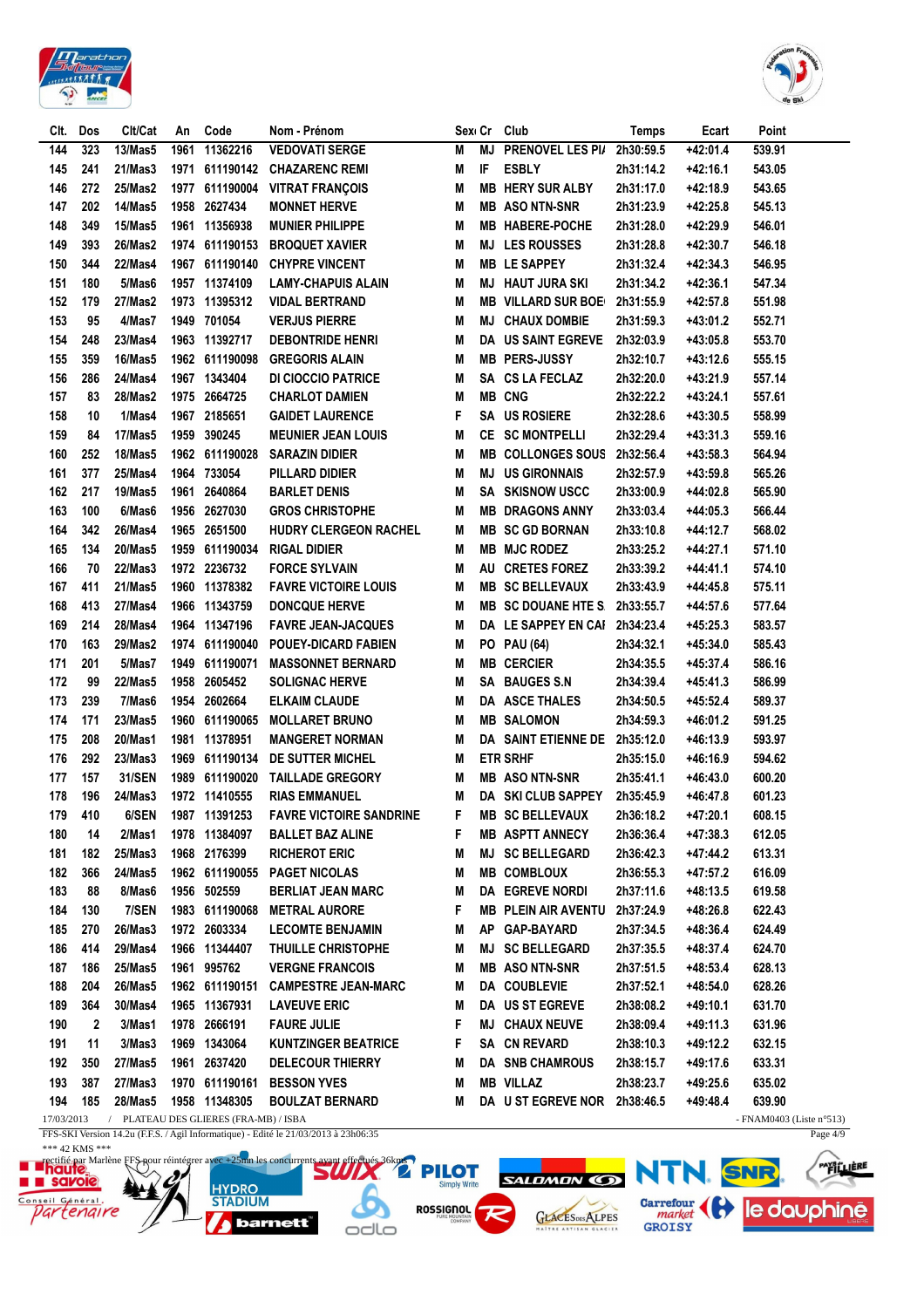



| CIt.       | Dos        | Clt/Cat       | An   | Code                                  | Nom - Prénom                                                                        |        |     | Sex Cr Club                    | <b>Temps</b>           | Ecart      | Point                       |
|------------|------------|---------------|------|---------------------------------------|-------------------------------------------------------------------------------------|--------|-----|--------------------------------|------------------------|------------|-----------------------------|
| 195        | 200        | 28/Mas3       | 1969 | 448791                                | <b>FAVRE HERVE</b>                                                                  | М      |     | ETR STELLA ALPINA GI 2h38:49.4 |                        | $+49:51.3$ | 640.53                      |
| 196        | 404        | <b>32/SEN</b> | 1990 | 611190051                             | <b>PASQUIER THOMAS</b>                                                              | M      |     | MB NAVES-PARMELAN 2h38:54.4    |                        | +49:56.3   | 641.60                      |
| 197        | 126        | 8/SEN         | 1989 | 2646209                               | <b>DUNOYER MYLENE</b>                                                               | F      |     | <b>MB SC GD BORNAN</b>         | 2h38:57.4              | $+49:59.3$ | 642.24                      |
| 198        | 206        | 30/Mas2       |      | 1976 611190067                        | <b>MICHEL CYRILLE</b>                                                               | M      |     | LY CESSY                       | 2h39:19.8              | $+50:21.7$ | 647.04                      |
| 199        | 230        | 29/Mas3       | 1971 |                                       | 611190117 FABIEN DAVID                                                              | M      |     | MB LA ROCHE SUR FO 2h39:23.0   |                        | $+50:24.9$ | 647.72                      |
| 200        | 303        | 21/Mas1       |      |                                       | 1978 611190103 GLAUZY VINCENT                                                       | M      | MВ  | <b>MONTRIOND</b>               | 2h39:23.9              | +50:25.8   | 647.91                      |
| 201        | 261        | 6/Mas7        |      | 1950 11351202                         | <b>GREGOIRE BERNARD</b>                                                             | M      | AΡ  | <b>GAP-BAYARD</b>              | 2h39:32.9              | $+50:34.8$ | 649.84                      |
| 202        | 144        | 31/Mas2       |      |                                       | 1975 611190085 KREMMER FRANÇOIS                                                     | M      | MВ  | STELLA ALPINA GI 2h39:54.6     |                        | $+50:56.5$ | 654.49                      |
| 203        | 363        | 22/Mas1       |      |                                       | 1982 611190118 EVROT JEAN-BAPTISTE                                                  | M      | MВ  | <b>ANNECY LE VIEUX</b>         | 2h40:24.5              | $+51:26.4$ | 660.89                      |
| 204        | 267        | 33/SEN        |      | 1986 11406035                         | <b>BERNARD THOMAS</b>                                                               | M      | ΜJ  | SKI CLUB BOIS D'A 2h40:29.2    |                        | $+51:31.1$ | 661.90                      |
| 205        | 278        | 31/Mas4       |      | 1963 2660872                          | <b>NIER JEAN</b>                                                                    | M      |     | <b>MB CNG</b>                  | 2h40:59.5              | $+52:01.4$ | 668.38                      |
| 206        | 309        | 30/Mas3       |      | 1971 611190137                        | <b>CROZEMARIE ALEXANDRE</b>                                                         | M      |     | <b>ETRAY</b>                   | 2h41:10.7              | +52:12.6   | 670.78                      |
| 207        | 118        | 4/Mas3        |      | 1972 2669313                          | <b>ZONCA CARINE</b>                                                                 | F      |     | LY SC BRENOD                   | 2h41:22.1              | +52:24.0   | 673.22                      |
| 208        | 160        | 32/Mas2       |      | 1976 611190058                        | <b>NOVEL FABRICE</b>                                                                | M      |     | <b>MB ST PIERRE EN FAU</b>     | 2h41:38.4              | $+52:40.3$ | 676.71                      |
| 209        | 336        | 31/Mas3       |      | 1968 611190166                        | <b>BAZIN ALAIN-GUY</b>                                                              | M      |     | <b>MB BOGEVE</b>               | 2h41:52.9              | $+52:54.8$ | 679.82                      |
| 210        | 333        | <b>34/SEN</b> | 1987 | 611190029                             | <b>SAMUEL HERVIEU</b>                                                               | M      |     | <b>GRENOBLE</b>                | 2h42:05.0              | +53:06.9   | 682.41                      |
| 211        | 147        | 7/Mas7        | 1949 | 2660859                               | <b>LAVIGNE CLAUDE</b>                                                               | M      | PE. | <b>SC BEILLE</b>               | 2h42:09.7              | $+53:11.6$ | 683.42                      |
| 212        | 335        | 35/SEN        |      | 1984 611190125                        | <b>DOUTAU BAPTISTE</b>                                                              | M      |     | <b>MB LULLIN</b>               | 2h42:14.6              | $+53:16.5$ | 684.46                      |
| 213        | 373        | 32/Mas3       |      | 1972 2669101                          | <b>FERAUD CHRISTOPHE</b>                                                            | M      |     | <b>MB SALLANCHES</b>           | 2h42:17.7              | +53:19.6   | 685.13                      |
| 214        | 183        | 32/Mas4       | 1966 | 611190092                             | <b>HUSSON FABRICE</b>                                                               | M      |     | MJ LECT                        | 2h42:18.4              | $+53:20.3$ | 685.28                      |
| 215        | 249        | 9/Mas6        | 1956 | 791189                                | <b>NIVOU ALAIN</b>                                                                  | М      |     | MJ SC J.GESSIEN                | 2h42:20.5              | $+53:22.4$ | 685.73                      |
| 216        | 189        | 33/Mas4       |      | 1967 11346636                         | <b>NERRIÈRE CHRISTIAN</b>                                                           | M      |     | DA S.N. CHAMROUSSE             | 2h42:21.4              | $+53:23.3$ | 685.92                      |
| 217        | 301        | 10/Mas6       |      | 1954 2606132                          | <b>PAQUIEN PIERRE LUC</b>                                                           | M      | LY. | <b>SC BRENOD</b>               | 2h42:23.0              | $+53:24.9$ | 686.26                      |
| 218        |            | 8/Mas7        | 1951 | 611190136                             | <b>D'INCAU PAUL</b>                                                                 |        |     | SA SAINT JEAN D'ARV            |                        | $+53:27.4$ | 686.80                      |
| 219        | 191<br>391 | 34/Mas4       |      | 1965 2179017                          | <b>DUSSOLLIET JEAN MARC</b>                                                         | M<br>M |     | <b>MB DRAGONS ANNY</b>         | 2h42:25.5<br>2h42:25.9 | $+53:27.8$ | 686.88                      |
|            |            |               |      |                                       |                                                                                     |        |     |                                |                        |            |                             |
| 220        | 12         | 2/Mas4        | 1964 | 1210448                               | <b>SIMEON LAURE</b>                                                                 | F      | SA  | <b>CS LA FECLAZ</b>            | 2h42:42.2              | +53:44.1   | 690.37                      |
| 221        | 154        | 33/Mas3       | 1971 | 2640866                               | PACTEAU BENOIT                                                                      | M      | PE  | <b>SC BEILLE</b>               | 2h43:22.0              | $+54:23.9$ | 698.90                      |
| 222        | 389        | <b>36/SEN</b> | 1986 |                                       | 611190113 FARIN GUILLAUME                                                           | M      | MВ  | <b>GAILLARD</b>                | 2h43:25.1              | $+54:27.0$ | 699.56                      |
| 223        | 255        | 23/Mas1       |      | 1982 11346204                         | <b>ARNAUDON AURELIEN</b>                                                            | M      |     | <b>MB ASO NTN-SNR ROU</b>      | 2h43:29.6              | $+54:31.5$ | 700.52                      |
| 224        | 164        | 35/Mas4       |      | 1964 943271                           | <b>BESSIERE THIERRY</b>                                                             | M      |     | <b>MB ASPTT ANNECY</b>         | 2h44:00.4              | +55:02.3   | 707.12                      |
| 225        | 225        | 36/Mas4       |      | 1964 11371955                         | <b>MESNIER PHILIPPE</b>                                                             | M      |     | DA CHABEUIL                    | 2h44:02.9              | +55:04.8   | 707.66                      |
| 226        | 396        | <b>37/SEN</b> |      |                                       | 1987 611190053 PARPILLON ALEXANDRE                                                  | М      |     | SA CHAMBERY                    | 2h44:20.4              | +55:22.3   | 711.40                      |
| 227        | 401        | 34/Mas3       | 1969 |                                       | 611190095 HAVART FREDERIC                                                           | М      |     | <b>MB CERNEX</b>               | 2h44:26.6              | $+55:28.5$ | 712.73                      |
| 228        | 265        | 37/Mas4       |      | 1964 611190106                        | <b>GENTET PASCAL</b>                                                                | M      | LY. | <b>BOURG EN BRESSI</b>         | 2h44:35.1              | $+55:37.0$ | 714.55                      |
| 229        | 269        | 35/Mas3       |      |                                       | 1972 611190141 CHRISTIN GILLES                                                      | M      |     | DA SAINT PANCRASSE 2h44:48.8   |                        | +55:50.7   | 717.48                      |
| 230        | 166        | 33/Mas2       |      |                                       | 1974 611190079 LEROUDIER DENIS                                                      | М      |     | <b>MB CUSY</b>                 | 2h44:51.7              | $+55:53.6$ | 718.10                      |
| 231        | 293        | 11/Mas6       |      | 1956 2621703                          | PINEL PATRICK                                                                       | M      |     | <b>MB ASONTN-SNR</b>           | 2h45:11.5              | $+56:13.4$ | 722.34                      |
| 232        | 360        | 29/Mas5       |      | 1961 611190006                        | <b>VIGNAL ERIC</b>                                                                  | M      |     | MB PASSY (74)                  | 2h45:16.5              | +56:18.4   | 723.42                      |
| 233        | 266        | 34/Mas2       |      | 1973 611190069                        | <b>MAZURE CYRILLE</b>                                                               | M      |     | <b>MB LA ROCHE SUR FO</b>      | 2h45:25.2              | $+56:27.1$ | 725.28                      |
| 234        | 159        | 9/Mas7        |      | 1949 911053                           | FORT JEAN PAUL                                                                      | M      |     | <b>MB VILLARD/BOEG</b>         | 2h45:35.6              | $+56:37.5$ | 727.50                      |
| 235        | 325        | 35/Mas2       |      | 1974 11357737                         | <b>GRENIER STEPHANE</b>                                                             | M      | MJ  | <b>PREMANON SC</b>             | 2h45:46.1              | +56:48.0   | 729.75                      |
| 236        | 386        | 36/Mas3       |      | 1971 2666192                          | <b>FAURE YANN</b>                                                                   | M      | MJ  | <b>CHAUX NEUVE</b>             | 2h45:56.8              | +56:58.7   | 732.04                      |
| 237        | 353        | 36/Mas2       |      | 1973 611190050                        | <b>PELLEGRINI FABIEN</b>                                                            | M      | MB  | THORENS-GLIÈRES 2h46:17.3      |                        | $+57:19.2$ | 736.43                      |
| 238        | 268        | 12/Mas6       |      | 1955 611190090                        | <b>JANUEL MICHEL</b>                                                                | M      |     | <b>MB ETEAUX</b>               | 2h46:20.6              | $+57:22.5$ | 737.14                      |
| 239        | 243        | 30/Mas5       |      | 1961 2660803                          | <b>PERRIN GILLES</b>                                                                | M      |     | <b>DA EGREVE NORDI</b>         | 2h46:51.8              | +57:53.7   | 743.82                      |
| 240        | 169        | <b>38/SEN</b> |      | 1991 611190010                        | <b>VERMET SVEND</b>                                                                 | M      |     | <b>MB EPAGNY</b>               | 2h46:59.5              | +58:01.4   | 745.47                      |
| 241        | 234        | 37/Mas3       |      | 1968 2669448                          | <b>JULLIN FRANCK</b>                                                                | M      |     | CE SC NIMES                    | 2h47:31.7              | $+58:33.6$ | 752.37                      |
| 242        | 402        | 13/Mas6       |      | 1954 11381495                         | <b>WURTZ JEAN MARIE</b>                                                             | M      |     | MV SC SOULTZ                   | 2h47:41.1              | +58:43.0   | 754.38                      |
| 243        | 383        | 31/Mas5       |      | 1961 11362364                         | <b>COMTE JEAN-PIERRE</b>                                                            | M      |     | <b>MJ SC JURA GESSIEN</b>      | 2h47:46.5              | +58:48.4   | 755.53                      |
| 244        | 358        | 14/Mas6       |      | 1953 2666197                          | <b>DALLEMAGNE GHISLAIN</b>                                                          | M      | MВ  | <b>DRAGONS ANNY</b>            | 2h47:55.7              | $+58:57.6$ | 757.50                      |
| 245        | 302        | 32/Mas5       |      | 1958 2285261                          | <b>CHARVOZ CHRISTIAN</b>                                                            | М      |     | SA CS LA FECLAZ                | 2h48:15.3              | +59:17.2   | 761.70                      |
| 17/03/2013 |            |               |      | / PLATEAU DES GLIERES (FRA-MB) / ISBA |                                                                                     |        |     |                                |                        |            | - FNAM0403 (Liste $n°513$ ) |
|            |            |               |      |                                       | FFS-SKI Version 14.2u (F.F.S. / Agil Informatique) - Edité le 21/03/2013 à 23h06:35 |        |     |                                |                        |            | Page 5/9                    |

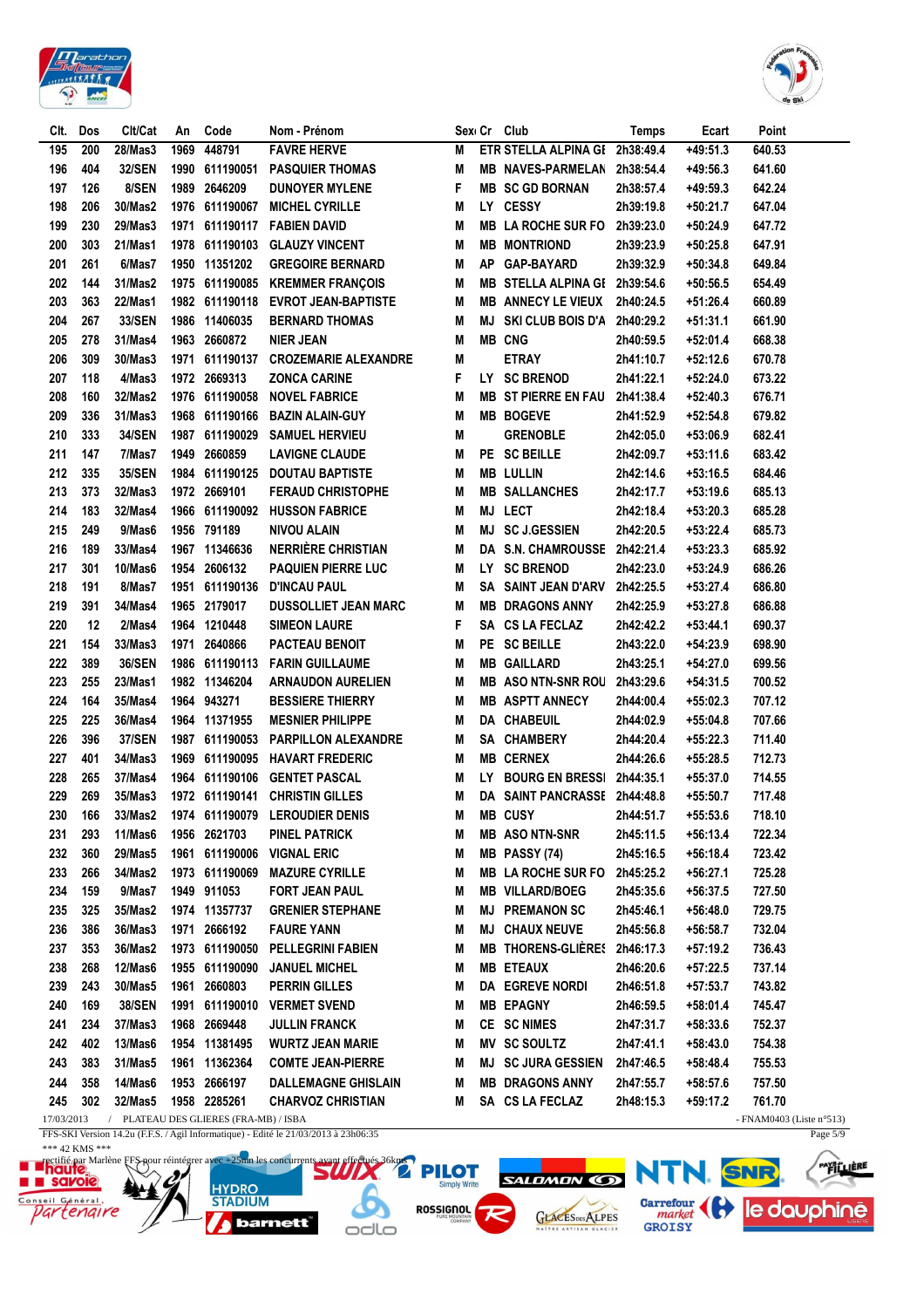



| Clt.       | Dos | Clt/Cat       | An   | Code                                  | Nom - Prénom                                                                        |   |           | Sex Cr Club                                | <b>Temps</b> | Ecart                | Point                    |
|------------|-----|---------------|------|---------------------------------------|-------------------------------------------------------------------------------------|---|-----------|--------------------------------------------|--------------|----------------------|--------------------------|
| 246        | 131 | 5/Mas3        | 1970 | 611190017                             | <b>TOURNAY SANDRINE</b>                                                             | F | SΑ        | LA MOTTE SERVOL 2h48:42.7                  |              | $+59:44.6$           | 767.57                   |
| 247        | 262 | 38/Mas3       | 1968 | 2657258                               | <b>HANKE KLAUS</b>                                                                  | Μ |           | <b>MB SC CERN</b>                          | 2h48:52.3    | +59:54.2             | 769.62                   |
| 248        | 331 | 38/Mas4       | 1967 | 611190138                             | <b>COSTE JEAN-YVES</b>                                                              | Μ |           | LY SAINT GENIS POUII 2h49:17.7 +1h00:19.6  |              |                      | 775.06                   |
| 249        | 205 | 33/Mas5       | 1961 | 2622499                               | <b>CHARTON JEAN NOEL</b>                                                            | Μ | MJ        | <b>SC ABBAYE</b>                           |              | 2h49:22.2 +1h00:24.1 | 776.03                   |
| 250        | 361 | 24/Mas1       | 1979 |                                       | 611190145 CHARVET-QUEMIN JEAN-FRANÇO M                                              |   |           | <b>MB NTN-SNR</b>                          |              | 2h49:41.2 +1h00:43.1 | 780.10                   |
| 251        | 395 | 15/Mas6       | 1955 | 190206                                | <b>BLANC FRANCIS</b>                                                                | M | AP        | VAL D'ALLOS                                |              | 2h49:42.0 +1h00:43.9 | 780.27                   |
| 252        | 104 | 9/SEN         |      | 1983 730071                           | <b>VERJUS NADIA</b>                                                                 | F | МJ        | <b>CHAUX DOMBIE</b>                        |              | 2h49:43.5 +1h00:45.4 | 780.59                   |
| 253        | 203 | 39/Mas4       |      | 1963 2211375                          | <b>CERDAN FRANCY</b>                                                                | Μ | LY.       | <b>US CORMARANC</b>                        |              | 2h49:55.9 +1h00:57.8 | 783.24                   |
| 254        | 156 | 37/Mas2       |      |                                       | 1977 611190102 GNAEDIG EMMANUEL                                                     | Μ |           | SA BARBERAZ                                |              | 2h50:00.1 +1h01:02.0 | 784.14                   |
| 255        | 148 | 38/Mas2       |      | 1974 2669205                          | <b>RAVE SAMUEL</b>                                                                  | Μ |           | <b>SA ES BESSANS</b>                       |              | 2h50:05.0 +1h01:06.9 | 785.19                   |
| 256        | 284 | 25/Mas1       |      | 1980 611190167                        | <b>BAYLE HERVÉ</b>                                                                  | Μ |           | LY CROZET                                  |              | 2h50:50.9 +1h01:52.8 | 795.02                   |
| 257        | 321 | 10/Mas7       |      | 1950 733243                           | LAFFAY ALAIN                                                                        | M | MJ        | <b>SC J.GESSIEN</b>                        |              | 2h51:23.8 +1h02:25.7 | 802.06                   |
| 258        | 394 | 40/Mas4       |      | 1964 2635093                          | <b>DENNEULIN PHILIPPE</b>                                                           | M |           | <b>MB CHABLAIS NOR</b>                     |              | 2h51:24.6 +1h02:26.5 | 802.24                   |
| 259        | 370 | 39/Mas2       |      | 1973 611190075                        | <b>MARSALLE SEBASTIEN</b>                                                           | M |           | <b>MB PLATEAU D'ASSY</b>                   |              | 2h51:33.5 +1h02:35.4 | 804.14                   |
| 260        | 409 | 34/Mas5       | 1961 |                                       | <b>MATELON GIACOMINI JEAN</b>                                                       | M |           | MB VILLARDS SUR TH( 2h52:09.6 +1h03:11.5   |              |                      | 811.87                   |
| 261        | 155 | 35/Mas5       |      | 1960 11349558                         | <b>CANARD PHILIPPE</b>                                                              | M | MJ        | <b>CHAMPAGNOLE</b>                         |              | 2h52:14.3 +1h03:16.2 | 812.88                   |
| 262        | 291 | 36/Mas5       |      | 1959 11374296                         | <b>MASSIN JEAN CLAUDE</b>                                                           | M |           | DA ASCE THALES AVI( 2h52:42.3 +1h03:44.2   |              |                      | 818.87                   |
| 263        | 340 | 26/Mas1       |      | 1979 2660974                          | <b>COSTE ROMAIN</b>                                                                 | M |           | <b>MB CNG</b>                              |              | 2h52:53.1 +1h03:55.0 | 821.19                   |
| 264        | 105 | <b>10/SEN</b> |      | 1985 11406424                         | <b>KOCH-MATHIAN CAROLINE</b>                                                        | F |           | <b>MB MANIGOD</b>                          |              | 2h53:01.6 +1h04:03.5 | 823.01                   |
| 265        | 374 | 39/Mas3       |      | 1972 2667608                          | <b>BAUDUIN GILLES</b>                                                               | М | <b>AP</b> | <b>SC CHAMPSAUR</b>                        |              | 2h53:03.2 +1h04:05.1 | 823.35                   |
| 266        | 420 | 6/Mas3        |      | 1970 2668889                          | <b>HEMPHILL CHRISTINE</b>                                                           | F |           | <b>MB CS LA CLUSAZ</b>                     |              |                      | 831.94                   |
|            |     |               |      |                                       | NEVEU JÉRÉMIE                                                                       |   |           |                                            |              | 2h53:43.3 +1h04:45.2 |                          |
| 267        | 274 | 27/Mas1       |      | 1979 611190060                        |                                                                                     | M |           | LY CHASSIEU                                |              | 2h53:50.9 +1h04:52.8 | 833.56                   |
| 268        | 167 | 37/Mas5       | 1961 | 611190035                             | <b>RIBOULET DANIEL</b>                                                              | М |           | <b>MB PETIT BORNAND</b>                    |              | 2h54:01.2 +1h05:03.1 | 835.77                   |
| 269        | 299 | 40/Mas3       | 1969 | 611190120                             | <b>DUPRE CHRISTOPHE</b>                                                             | Μ |           | <b>MB GROISY</b>                           |              | 2h54:06.0 +1h05:07.9 | 836.80                   |
| 270        | 341 | 41/Mas4       |      | 1963 611190026                        | <b>SERMET PHILIPPE</b>                                                              | Μ |           | <b>MB SALLANCHES</b>                       |              | 2h55:20.0 +1h06:21.9 | 852.64                   |
| 271        | 149 | 39/SEN        | 1983 | 11402430                              | <b>VALLET MARC</b>                                                                  | Μ | MJ        | <b>BOUJEONS</b>                            |              | 2h55:20.9 +1h06:22.8 | 852.83                   |
| 272        | 382 | 42/Mas4       | 1963 | 11341941                              | <b>ROY LAURENT</b>                                                                  | Μ |           | <b>MB C N LES GLIÉRES</b>                  |              | 2h55:34.7 +1h06:36.6 | 855.79                   |
| 273        | 137 | 41/Mas3       | 1968 | 2656704                               | <b>FERRER GILLES</b>                                                                | M |           | AU PLOMB CANTAL                            |              | 2h55:52.2 +1h06:54.1 | 859.54                   |
| 274        | 135 | 2/Mas8        | 1946 | 2108781                               | <b>MAZZOCUT BERNARD</b>                                                             | Μ | MJ        | <b>HT JURA SKI</b>                         |              | 2h56:19.4 +1h07:21.3 | 865.36                   |
| 275        | 319 | 43/Mas4       |      | 1964 2637298                          | <b>LETOUQ FREDERIC</b>                                                              | М | MB        | PRAZ LYS-SOM                               |              | 2h56:27.9 +1h07:29.8 | 867.18                   |
| 276        | 172 | 40/Mas2       |      |                                       | 1975 611190052 PARRENIN FRÉDÉRIC                                                    | М |           | DA ST MARTIN D'HÈRE 2h56:52.6 +1h07:54.5   |              |                      | 872.47                   |
| 277        | 398 | 11/Mas7       |      |                                       | 1949 611190003 VUERICH PAOLO                                                        | М |           | ETR G.S.VAL GLERIS P( 2h56:53.3 +1h07:55.2 |              |                      | 872.62                   |
| 278        | 281 | 42/Mas3       |      |                                       | 1972 611190086 KAYSER ERIC                                                          | M |           | SA BOURG SAINT MAL 2h57:07.6 +1h08:09.5    |              |                      | 875.68                   |
| 279        | 153 | 44/Mas4       |      | 1964 2639850                          | <b>MANEVAL JEAN FRANCOIS</b>                                                        | M |           | AU CRETES FOREZ                            |              | 2h57:12.5 +1h08:14.4 | 876.73                   |
| 280        | 369 | 38/Mas5       |      |                                       | 1960 611190146 CHAMBET JEAN-PIERRE                                                  | M |           | <b>MB CHAVANOD</b>                         |              | 2h57:26.6 +1h08:28.5 | 879.75                   |
| 281        | 247 | 3/Mas8        |      | 1946 11342864                         | <b>JACQUIER JEAN PIERRE</b>                                                         | M |           | <b>MB CHABLAIS NOR</b>                     |              | 2h57:48.6 +1h08:50.5 | 884.46                   |
| 282        | 109 | 3/Mas4        |      |                                       | 1964 611190084 LACOQUE SYLVIE                                                       | F |           | LY BOURG EN BRESSI 2h57:56.2 +1h08:58.1    |              |                      | 886.09                   |
| 283        | 232 | 41/Mas2       |      |                                       | 1976 611190119 DUPUY JEAN-CHRISTOHE                                                 | M |           | <b>MB VILLAZ</b>                           |              | 2h58:14.3 +1h09:16.2 | 889.96                   |
| 284        | 125 | <b>11/SEN</b> |      |                                       | 1987 611190066 MOLLARD AUDREY                                                       | F |           | SA COGNIN                                  |              | 2h58:16.4 +1h09:18.3 | 890.41                   |
| 285        | 372 | 16/Mas6       |      | 1955 2617472                          | <b>BASSOT DENIS</b>                                                                 | M |           | <b>MV SC LURON</b>                         |              | 2h58:56.0 +1h09:57.9 | 898.89                   |
| 286        | 120 | 7/Mas3        |      |                                       | 1969 611190174 AUBRY ANNE MARIE                                                     | F |           | MB MONTAGNY LES L/ 2h58:57.1 +1h09:59.0    |              |                      | 899.13                   |
| 287        | 326 | 39/Mas5       |      | 1961 2614993                          | <b>PAVARD THIERRY</b>                                                               | M | IF.       | <b>USMT</b>                                |              | 2h59:04.8 +1h10:06.7 | 900.78                   |
| 288        | 235 | 43/Mas3       | 1968 |                                       | <b>VANVOLSEM BRUNO</b>                                                              | Μ |           | ETR SKIEURS REUNIS L 2h59:18.1 +1h10:20.0  |              |                      | 903.63                   |
| 289        | 150 | 42/Mas2       |      | 1974 11341339                         | <b>SCHWEY NICOLAS</b>                                                               | M |           | <b>MB CNG</b>                              |              | 2h59:54.4 +1h10:56.3 | 911.40                   |
| 290        | 237 | 12/Mas7       |      | 1952 11397299                         | <b>BERTHIER YVON</b>                                                                | M |           | <b>MB SC DES BRASSES</b>                   |              | 3h00:26.9 +1h11:28.8 | 918.36                   |
| 291        | 199 | 44/Mas3       |      | 1972 611190089                        | <b>JOYE JEAN FRANÇOIS</b>                                                           | M |           | <b>MB ANNECY LE VIEUX</b>                  |              | 3h00:38.4 +1h11:40.3 | 920.82                   |
| 292        | 116 | 2/Mas2        |      |                                       | 1973 611190056 OUDIN SOPHIE                                                         | F |           | <b>MB CNG</b>                              |              | 3h00:56.5 +1h11:58.4 | 924.70                   |
| 293        | 317 | 13/Mas7       |      |                                       | 1951 611190027 SERGE MAION                                                          | M |           | <b>MB ALLINGES</b>                         |              | 3h01:35.0 +1h12:36.9 | 932.94                   |
| 294        | 313 | 45/Mas3       |      |                                       | 1970 611190082 LE NEPVEU THIERRY                                                    | M |           | DA FONTAINE                                |              | 3h01:56.7 +1h12:58.6 | 937.59                   |
| 295        | 161 | 46/Mas3       |      | 1972 11359398                         | <b>CHAPPAZ MAXIME</b>                                                               | M |           | DA HERBEYS                                 |              | 3h02:26.5 +1h13:28.4 | 943.97                   |
| 296        | 327 | 28/Mas1       |      |                                       | 1980 611190019 THEOBALD OLIVIER                                                     | Μ |           | <b>MB ANNEMASSE</b>                        |              | 3h02:45.8 +1h13:47.7 | 948.10                   |
| 17/03/2013 |     |               |      | / PLATEAU DES GLIERES (FRA-MB) / ISBA |                                                                                     |   |           |                                            |              |                      | - FNAM0403 (Liste n°513) |
|            |     |               |      |                                       | FFS-SKI Version 14.2u (F.F.S. / Agil Informatique) - Edité le 21/03/2013 à 23h06:35 |   |           |                                            |              |                      | Page $6/9$               |

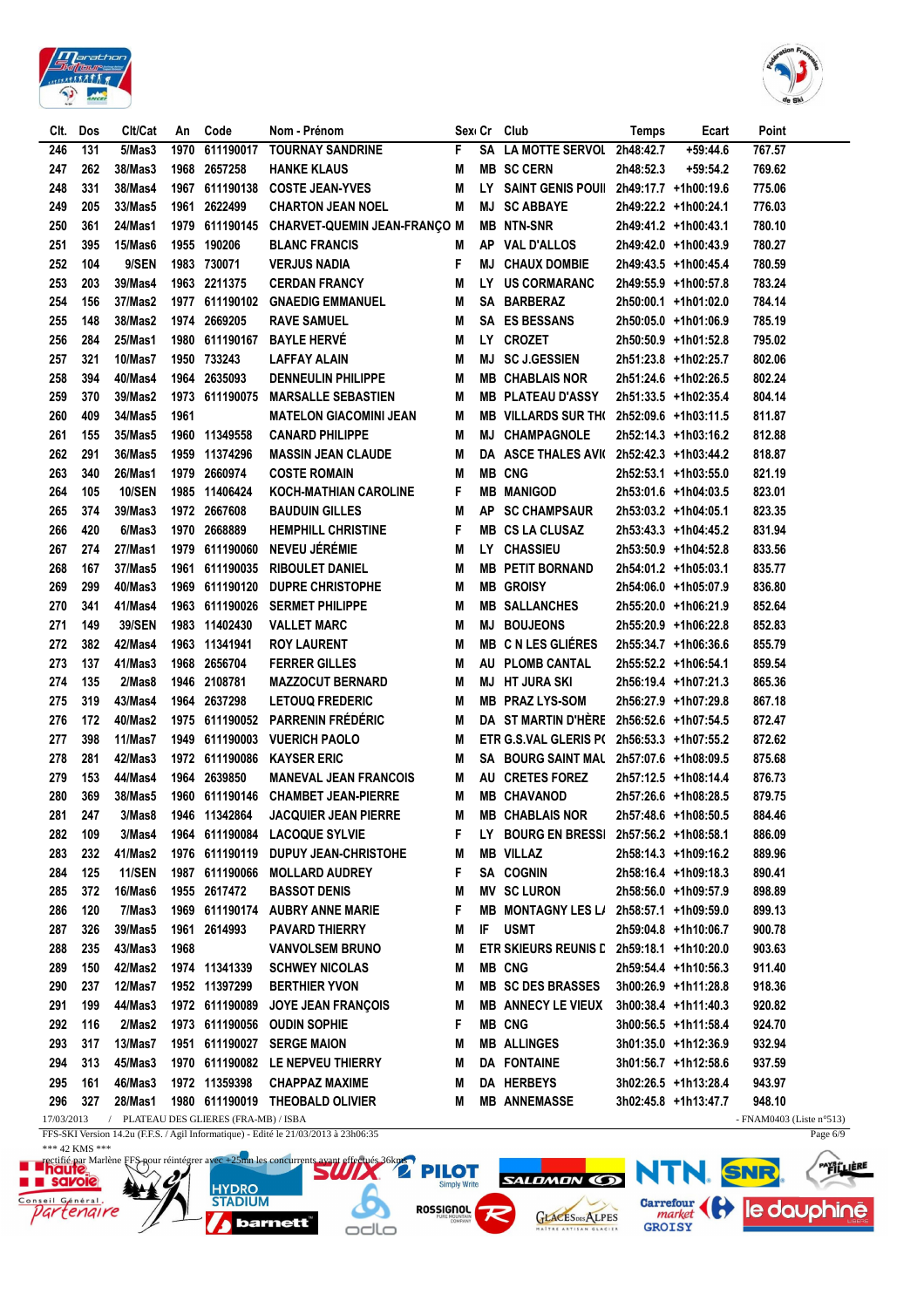



| CIt.       | Dos | Clt/Cat       | An   | Code                                  | Nom - Prénom                                                                        | Sex⊢Cr |    | Club                                      | Temps | Ecart                | Point                    |
|------------|-----|---------------|------|---------------------------------------|-------------------------------------------------------------------------------------|--------|----|-------------------------------------------|-------|----------------------|--------------------------|
| 297        | 256 | 17/Mas6       | 1953 | 11339539                              | <b>MIKOLAJCZYK TADEUSZ</b>                                                          | M      |    | <b>DA EYBENS</b>                          |       | 3h02:51.1 +1h13:53.0 | 949.24                   |
| 298        | 227 | <b>40/SEN</b> |      | 1986 611190031                        | <b>RUZZIN MATTHIEU</b>                                                              | M      |    | <b>MB ANNEMASSE</b>                       |       | 3h03:11.4 +1h14:13.3 | 953.58                   |
| 299        | 392 | 45/Mas4       |      | 1964 11369092                         | <b>LAFORME PHILIPPE</b>                                                             | M      |    | DA SKI NORDIQUE CH/                       |       | 3h03:26.5 +1h14:28.4 | 956.82                   |
| 300        | 176 | 47/Mas3       |      | 1972 611190059                        | <b>NOBLANC GILLES</b>                                                               | M      | SA | AIX LES BAINS                             |       | 3h03:28.9 +1h14:30.8 | 957.33                   |
| 301        | 308 | 46/Mas4       |      | 1967 611190013                        | UNAL GILLES                                                                         | M      |    | <b>MB CUSY</b>                            |       | 3h03:31.0 +1h14:32.9 | 957.78                   |
| 302        | 316 | 47/Mas4       | 1963 | 611190009                             | <b>VEYRAT-LACHENAL DIDIER</b>                                                       | M      |    | <b>MB VIEUGY</b>                          |       | 3h04:10.3 +1h15:12.2 | 966.20                   |
| 303        | 283 | 40/Mas5       | 1958 | 2662076                               | <b>CHARLES DIDIER</b>                                                               | M      |    | <b>MB DRAGONS ANNY</b>                    |       | 3h04:32.2 +1h15:34.1 | 970.88                   |
| 304        | 318 | 41/Mas5       | 1959 | 2623034                               | <b>CHANAL FRANCOIS</b>                                                              | M      | MJ | <b>OYE-PALLET</b>                         |       | 3h04:35.1 +1h15:37.0 | 971.51                   |
| 305        | 216 | 48/Mas3       |      |                                       | 1971 621190012 URIBE ZAMORA JEAN PIERRE                                             | M      |    | <b>MB BONNE</b>                           |       | 3h06:02.5 +1h17:04.4 | 990.22                   |
| 306        | 122 | 4/Mas4        |      | 1965 611190139                        | <b>COLLET FABIENNE</b>                                                              | F      |    | <b>MB CS CHAMONIX</b>                     |       | 3h07:34.8 +1h18:36.7 | 1009.98                  |
| 307        | 300 | 42/Mas5       |      | 1959 611190078                        | <b>MAILLARD BERNARD</b>                                                             | M      |    | DA CHABEUIL                               |       | 3h07:42.0 +1h18:43.9 | 1011.53                  |
| 308        | 112 | 8/Mas3        |      | 1969 11398969                         | <b>CHENEVAL CHRISTINE</b>                                                           | F      |    | <b>MB CHATILLON SUR CI</b>                |       | 3h07:48.2 +1h18:50.1 | 1012.85                  |
| 309        | 107 | 1/Mas6        |      | 1954 2621701                          | <b>PINEL MARYLENE</b>                                                               | F      |    | <b>MB ASONTN-SNR</b>                      |       | 3h08:17.3 +1h19:19.2 | 1019.09                  |
| 310        | 220 | 48/Mas4       |      |                                       | 1967 611190122 DUFFOURNET LAURENT                                                   | M      |    | LY BRON                                   |       | 3h08:43.1 +1h19:45.0 | 1024.61                  |
| 311        | 251 | 49/Mas4       |      | 1965 2638515                          | <b>BOUSQUET CEDRIC</b>                                                              | M      |    | <b>MB SCNP ROCHOIS</b>                    |       | 3h08:44.4 +1h19:46.3 | 1024.89                  |
| 312        | 294 | 18/Mas6       |      |                                       | 1954 611190014 TUET MARCEAU                                                         | M      |    | MB NANCY SUR CLUSE 3h08:58.9 +1h20:00.8   |       |                      | 1027.99                  |
| 313        | 397 | 43/Mas5       |      | 1962 611190121                        | <b>DUPONT OLIVIER</b>                                                               | M      | IF | BRIE COMTE ROBE 3h09:45.6 +1h20:47.5      |       |                      | 1037.99                  |
| 314        | 295 | 49/Mas3       |      | 1969 11359428                         | <b>VOISOT OLIVIER</b>                                                               | M      |    | <b>MB DRAGONS ANNECY</b>                  |       | 3h10:04.0 +1h21:05.9 | 1041.93                  |
| 315        | 388 | 50/Mas3       |      | 1968 611190100                        | <b>GRADECK MICHEL</b>                                                               | M      |    | <b>CAF NANCY</b>                          |       | 3h10:08.0 +1h21:09.9 | 1042.79                  |
| 316        | 368 | 4/Mas8        |      | 1947 2206495                          | <b>JOYAUD JEAN MICHEL</b>                                                           | M      |    | <b>DA EGREVE NORDI</b>                    |       | 3h10:40.9 +1h21:42.8 | 1049.83                  |
| 317        | 346 | 51/Mas3       |      | 1972 11401666                         | <b>SCHUMMER DAVID</b>                                                               | M      |    | DA SKI NORDIQUE BEI                       |       | 3h10:55.9 +1h21:57.8 | 1053.05                  |
| 318        | 343 | 52/Mas3       | 1969 |                                       | <b>TSCHIRRET PHILIPPE</b>                                                           | M      |    | DA BRIE ET ANGONNE 3h11:27.6 +1h22:29.5   |       |                      | 1059.83                  |
| 319        | 246 | 50/Mas4       |      | 1963 611190147                        | <b>CHAIX GERARD</b>                                                                 | M      |    | <b>DA LE VERSOUD</b>                      |       | 3h11:48.5 +1h22:50.4 | 1064.31                  |
| 320        | 136 | 14/Mas7       | 1948 | 611190168                             | <b>BAX GUIDO</b>                                                                    | М      |    | ETR SRHF MALMEDY BI                       |       | 3h12:25.3 +1h23:27.2 | 1072.19                  |
| 321        | 175 | 51/Mas4       |      | 1964 2666320                          | <b>BONY PHILIPPE</b>                                                                | М      |    | <b>MB DRAGONS ANNY</b>                    |       | 3h12:54.0 +1h23:55.9 | 1078.33                  |
| 322        | 152 | 52/Mas4       |      | 1966 611190008                        | <b>VEYRIERE EDDIE</b>                                                               | M      |    | <b>MB BONNEVILLE</b>                      |       | 3h13:36.4 +1h24:38.3 | 1087.41                  |
| 323        | 253 | 44/Mas5       |      | 1962 2666756                          | <b>GARCIN PIERRE</b>                                                                | M      |    | <b>MB RANDO CHERAN</b>                    |       | 3h14:13.5 +1h25:15.4 | 1095.36                  |
| 324        | 224 | 43/Mas2       |      | 1974 611190132                        | <b>DEGEORGE STEPHANE</b>                                                            | M      |    | AU LES MARTRES D'AI                       |       | 3h14:24.6 +1h25:26.5 | 1097.73                  |
| 325        | 108 | 3/Mas2        |      | 1975 611190039                        | <b>PRAST JULIE</b>                                                                  | F      |    | <b>MB ANNECY LE VIEUX</b>                 |       | 3h14:54.0 +1h25:55.9 | 1104.03                  |
| 326        | 406 | 45/Mas5       |      | 1958 611190130                        | DELETRAZ JEAN-MICHEL                                                                | M      | MВ | <b>CHARVONNEX</b>                         |       | 3h14:55.2 +1h25:57.1 | 1104.29                  |
| 327        | 110 | 4/Mas1        | 1981 | 611190150                             | <b>CARDONA PAULINE</b>                                                              | F      | SA | <b>BARBERAZ</b>                           |       | 3h15:01.2 +1h26:03.1 | 1105.57                  |
| 328        | 334 | 53/Mas4       |      | 1967 611190131                        | <b>DEGRANGE JEFF</b>                                                                | M      |    | SA LE BOURGET DU L                        |       | 3h15:05.7 +1h26:07.6 | 1106.54                  |
| 329        | 320 | 53/Mas3       |      | 1970 11346129                         | <b>DUBOIS-CONRY JEAN-YVES</b>                                                       | M      |    | MB E.M.H.M. CHAMONI 3h15:34.8 +1h26:36.7  |       |                      | 1112.77                  |
| 330        | 297 | 46/Mas5       |      | 1958 611190165                        | <b>BELLEVILLE LUC</b>                                                               | М      | DA | <b>GRENOBLE</b>                           |       | 3h16:14.0 +1h27:15.9 | 1121.16                  |
| 331        | 181 | 47/Mas5       |      | 1962 611190126                        | <b>DONZEL GILLES</b>                                                                | М      |    | SA SAINT PAUL SUR IS 3h16:19.9 +1h27:21.8 |       |                      | 1122.42                  |
| 332        | 190 | 19/Mas6       |      | 1953 11374270                         | <b>BENOIST ALAIN</b>                                                                | М      |    | DA ASCE THALES AVI( 3h17:29.1 +1h28:31.0  |       |                      | 1137.24                  |
| 333        | 111 | 9/Mas3        |      |                                       | 1971 611190143 CHAZARENC CLAIRE                                                     | F      | IF | <b>ESBLY</b>                              |       | 3h17:59.4 +1h29:01.3 | 1143.73                  |
| 334        | 106 | 4/Mas2        | 1973 |                                       | LE FUR EMILIE                                                                       | F      | IF | JOIGNY SUR MEUS 3h18:09.1 +1h29:11.0      |       |                      | 1145.81                  |
| 335        | 198 | 54/Mas3       |      | 1971 11395311                         | <b>MEIGNIER FRANCK</b>                                                              | M      | MJ | <b>HERICOURT</b>                          |       | 3h18:32.7 +1h29:34.6 | 1150.86                  |
| 336        | 356 | 54/Mas4       |      |                                       | 1966 611190072 MASQUELIEZ EMMANUEL                                                  | M      |    | DA MOIRANS                                |       | 3h18:34.0 +1h29:35.9 | 1151.14                  |
| 337        | 128 | <b>12/SEN</b> |      |                                       | 1987 611190155 BOULZAT LUCIE                                                        | F      |    | DA MOIRANS                                |       | 3h18:56.9 +1h29:58.8 | 1156.04                  |
| 338        | 146 | 15/Mas7       |      |                                       | 1949 611190022 SOUFFLET JACQUES                                                     | M      |    | LY SP MAILLAT                             |       | 3h19:12.8 +1h30:14.7 | 1159.45                  |
| 339        | 103 | 5/Mas4        |      |                                       | 1964 611190042 PIPERS BEATRICE                                                      | F      | MВ | THORENS GLIERES 3h19:20.2 +1h30:22.1      |       |                      | 1161.03                  |
| 340        | 273 | 44/Mas2       |      | 1973 611190159                        | <b>BLANC FRÉDÉRIC</b>                                                               | M      | SA | <b>CHAMBÉRY</b>                           |       | 3h19:25.4 +1h30:27.3 | 1162.14                  |
| 341        | 115 | 2/Mas6        |      | 1954 611190123                        | DUBOURGEAT MARIE CHRISTINE F                                                        |        |    | SA MONTAILLEUR                            |       | 3h19:48.0 +1h30:49.9 | 1166.98                  |
| 342        | 101 | $10/M$ as $3$ |      | 1969 611190062                        | <b>MONTESSUIT SYLVIE</b>                                                            | F      |    | <b>MB SAINT PIERRE EN F</b>               |       | 3h19:55.7 +1h30:57.6 | 1168.63                  |
| 343        | 403 | 20/Mas6       |      | 1954 611190091                        | <b>IVALDI PIERRE</b>                                                                | M      |    | <b>MB ANNECY</b>                          |       | 3h20:50.4 +1h31:52.3 | 1180.35                  |
| 344        | 132 | 6/Mas4        |      | 1966 611190096                        | <b>GUICHARD HÉLÈNE</b>                                                              | F      |    | DA GRENOBLE                               |       | 3h23:10.2 +1h34:12.1 | 1210.28                  |
| 345        | 244 | 48/Mas5       |      | 1958 611190093                        | <b>HUGHES PETER</b>                                                                 | M      |    | <b>ETR SEVENOAKS</b>                      |       | 3h24:12.6 +1h35:14.5 | 1223.64                  |
| 346        | 173 | 21/Mas6       |      | 1954 2637992                          | <b>VIGNAND GILBERT</b>                                                              | M      |    | <b>MJ SC BELLEGARD</b>                    |       | 3h24:27.2 +1h35:29.1 | 1226.77                  |
| 347        | 417 | 49/Mas5       |      | 1961 2211468                          | <b>SAVALLE DIDIER</b>                                                               | M      |    | LY ASPTT GDLYON                           |       | 3h24:38.4 +1h35:40.3 | 1229.17                  |
| 17/03/2013 |     |               |      | / PLATEAU DES GLIERES (FRA-MB) / ISBA |                                                                                     |        |    |                                           |       |                      | - FNAM0403 (Liste n°513) |
|            |     |               |      |                                       | FFS-SKI Version 14.2u (F.F.S. / Agil Informatique) - Edité le 21/03/2013 à 23h06:35 |        |    |                                           |       |                      | Page 7/9                 |

 $\frac{1}{2}$  barnett

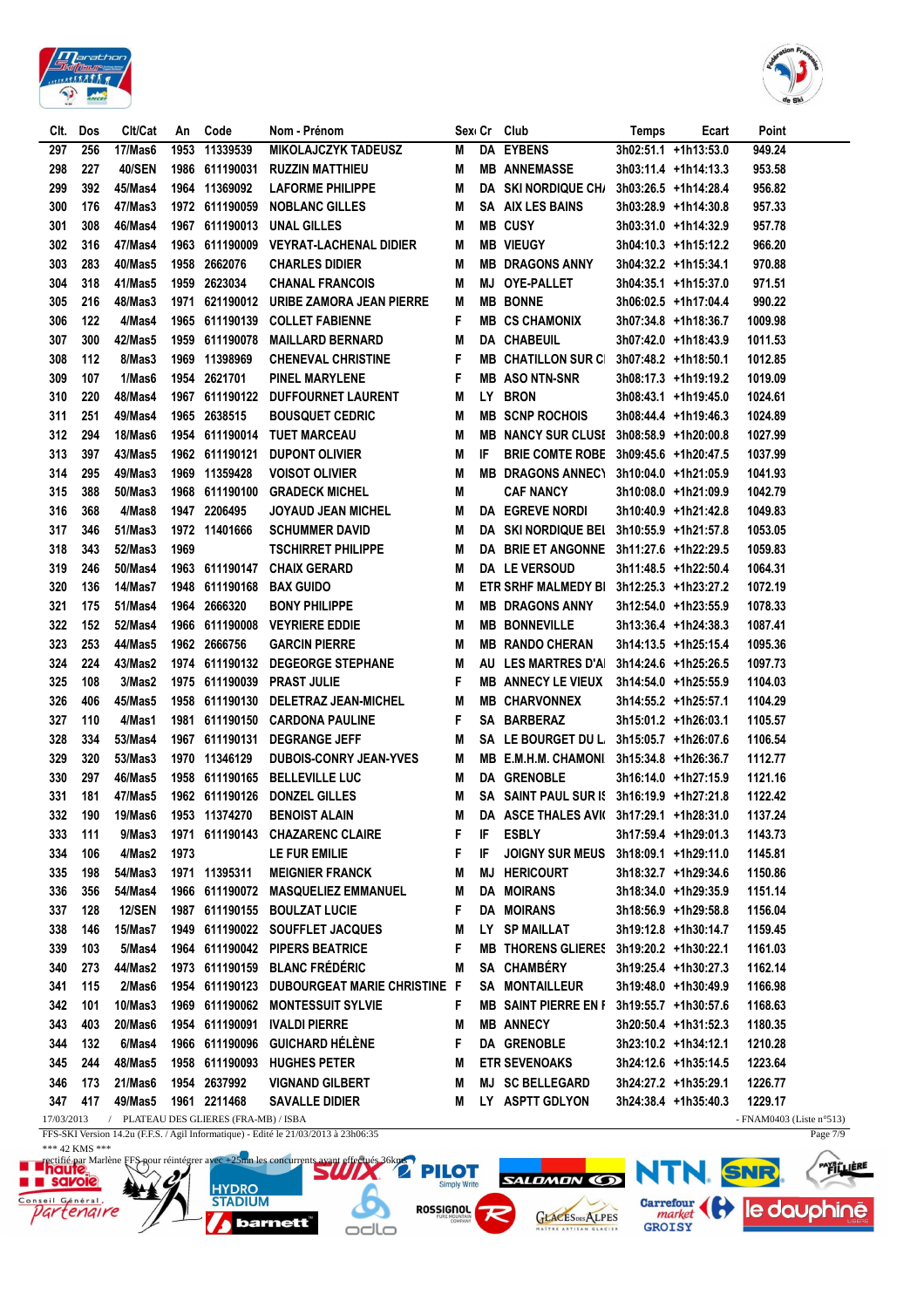



| CIt.       | Dos        | Clt/Cat              | An   | Code                            | Nom - Prénom                                       |        |    | Sex Cr Club                                      | <b>Temps</b> | Ecart                                        | Point              |
|------------|------------|----------------------|------|---------------------------------|----------------------------------------------------|--------|----|--------------------------------------------------|--------------|----------------------------------------------|--------------------|
| 348        | 400        | 5/Mas8               | 1944 | 791820                          | <b>JOBARD ALEXANDRE</b>                            | M      | MJ | <b>ASPTT LONS S</b>                              |              | 3h25:17.9 +1h36:19.8                         | 1237.63            |
| 349        | 351        | 55/Mas3              |      | 1969 611190005                  | <b>VIGNAL DAVID</b>                                | M      |    | SA AIGUEBELLE                                    |              | 3h25:25.4 +1h36:27.3                         | 1239.23            |
| 350        | 408        | 29/Mas1              |      | 1982 611190016                  | TRIQUET JULIEN                                     | M      |    | <b>MB ANNECY</b>                                 |              | 3h25:59.5 +1h37:01.4                         | 1246.53            |
| 351        | 385        | 22/Mas6              |      | 1956 2660677                    | <b>DELETRAZ DENIS</b>                              | M      |    | <b>MB CNG</b>                                    |              | 3h26:00.5 +1h37:02.4                         | 1246.75            |
| 352        | 384        | 50/Mas5              |      | 1958 611190036                  | <b>RACCA JEAN-LOUIS</b>                            | M      |    | DA GRENOBLE                                      |              | 3h26:02.9 +1h37:04.8                         | 1247.26            |
| 353        | 310        | 51/Mas5              | 1960 | 611190063                       | <b>MOMMESSIN MICHEL</b>                            | M      |    | <b>MB MURES</b>                                  |              | 3h26:16.2 +1h37:18.1                         | 1250.11            |
| 354        | 328        | 52/Mas5              |      | 1958 611190043                  | <b>PIANA GIOVANNI</b>                              | M      |    | <b>ETR CORENC</b>                                |              | 3h26:27.7 +1h37:29.6                         | 1252.57            |
| 355        | 123        | 11/Mas3              |      | 1970 611190162                  | <b>BERTAUD FRÉDÉRIQUE</b>                          | F      |    | DA SAINT PIERRE D'AI                             |              | 3h26:56.7 +1h37:58.6                         | 1258.78            |
| 356        | 287        | 45/Mas2              |      | 1976 611190081                  | LE TINEVEZ VINCENT                                 | M      |    | <b>MB CRUSEILLES</b>                             |              | 3h28:04.4 +1h39:06.3                         | 1273.28            |
| 357        | 129        | 5/Mas2               |      | 1977 611190129                  | <b>DELORT ESTELLE</b>                              | F      |    | <b>MB TRIATHLON CLUB (</b>                       |              | 3h28:32.7 +1h39:34.6                         | 1279.34            |
| 358        | 113        | 1/Mas5               |      | 1959 11342865                   | <b>JACQUIER MARIE AUDE</b>                         | F      |    | <b>MB CHABLAIS NOR</b>                           |              | 3h28:43.8 +1h39:45.7                         | 1281.71            |
| 359        | 365        | 16/Mas7              |      | 1952 611190154                  | <b>BOURG CHRISTIAN</b>                             | M      |    | <b>MB VEYRIER DU LAC</b>                         |              | 3h28:48.4 +1h39:50.3                         | 1282.70            |
| 360        | 102        | 6/Mas2               |      | 1976 2646558                    | <b>BONADIES CARINE</b>                             | F      |    | DA EGREVE NORDI                                  |              | 3h28:55.1 +1h39:57.0                         | 1284.13            |
| 361        | 133        | 7/Mas4               |      | 1966 611190032                  | ROUSSEL NATHALIE                                   | F      |    | <b>MB GROISY</b>                                 |              | 3h30:11.8 +1h41:13.7                         | 1300.56            |
| 362        | 290        | 23/Mas6              |      | 1956 611190041                  | POLLET JEAN LUC                                    | M      |    | <b>MB NAVES PARMELAN</b>                         |              | 3h30:32.9 +1h41:34.8                         | 1305.08            |
| 363        | 271        | 56/Mas3              |      | 1972 611190021                  | <b>STEMBERT OLIVIER</b>                            | M      |    | <b>MB VILLAZ</b>                                 |              | 3h30:56.0 +1h41:57.9                         | 1310.02            |
| 364        | 231        | 17/Mas7              |      | 1948 2118849                    | <b>BARRAL JEAN PIERRE</b>                          | M      |    | SA SCAIX                                         |              | 3h31:06.0 +1h42:07.9                         | 1312.16            |
| 365        | 378        | 41/SEN               |      | 1985 611190163                  | <b>BERNARD BENOIT</b>                              | M      |    | <b>MJ AMICALE SPORTS</b>                         |              | 3h31:27.2 +1h42:29.1                         | 1316.70            |
| 366        | 145        | 24/Mas6              |      | 1957 2660864                    | <b>ALLEMAND ERIC</b>                               | M      |    | <b>MB CNG</b>                                    |              | 3h32:05.2 +1h43:07.1                         | 1324.84            |
| 367        | 184        | 57/Mas3              |      |                                 | 1968 611190094 HEWITT MALCOLM                      | M      |    | <b>MB ST GERVAIS</b>                             |              | 3h33:28.6 +1h44:30.5                         | 1342.70            |
| 368        | 119        | 7/Mas2               |      | 1975 611190087                  | <b>JUAREZ CHRISTINE</b>                            | F      |    | <b>MB AMANCY</b>                                 |              | 3h34:14.2 +1h45:16.1                         | 1352.46            |
| 369        | 193        | 46/Mas2              |      | 1977 611190144                  | <b>CHAUVAT JEAN PHILIPPE</b>                       | M      |    | <b>FZ LA TALAUDIERE</b>                          |              | 3h34:28.0 +1h45:29.9                         | 1355.42            |
| 370        | 332        | 47/Mas2              |      |                                 | 1975 611190107 GELLOZ FREDERIC                     | M      |    | <b>MB ALLONZIER LA CAI</b>                       |              | 3h36:43.1 +1h47:45.0                         | 1384.35            |
| 371        | 236        | 18/Mas7              |      | 1952 2600607                    | <b>BONADIES JEAN PIERRE</b>                        | M      |    | DA EGREVE NORDI                                  |              | 3h36:47.8 +1h47:49.7                         | 1385.35            |
| 372        | 379<br>127 | 53/Mas5              |      |                                 | 1960 611190080 LEBEAU PHILIPPE                     | M      |    | <b>MB DINGY SAINT CLAIL</b><br><b>MB MANIGOD</b> |              | 3h38:15.8 +1h49:17.7                         | 1404.20            |
| 373        |            | 3/Mas6<br>2/Mas5     |      | 1953 11406423                   | KOCH MATHIAN FRANCINE                              | F      |    | <b>MB CNG</b>                                    |              | 3h38:28.9 +1h49:30.8                         | 1407.00            |
| 374<br>375 | 117<br>264 | 58/Mas3              |      | 1958 11341932<br>1969 611190074 | <b>DELETRAZ HENRIETTE</b><br><b>MARTIN ALAIN</b>   | F<br>M |    | <b>MB POISY</b>                                  |              | 3h38:33.2 +1h49:35.1                         | 1407.92<br>1413.45 |
| 376        | 188        | <b>42/SEN</b>        |      | 1987 611190152                  | <b>BROUART MARCO</b>                               | M      |    | SA LE BOURGET DU L                               |              | 3h38:59.0 +1h50:00.9<br>3h41:38.9 +1h52:40.8 | 1447.69            |
| 377        | 229        | 54/Mas5              |      | 1962 611190099                  | <b>GRAND DIDIER</b>                                | M      |    | <b>DA EYBENS</b>                                 |              | 3h43:21.6 +1h54:23.5                         | 1469.68            |
| 378        | 329        | 25/Mas6              |      | 1953 11346400                   | <b>GOEMANS JOSÉ</b>                                | M      |    | <b>MB ANNECY</b>                                 |              | 3h48:59.7 +2h00:01.6                         | 1542.07            |
| 379        | 114        | 3/Mas5               | 1958 | 611190173                       | <b>BARBERIO ANNAMARIA</b>                          | F      |    | <b>ETR A053 SC BRUSSON</b>                       |              | 3h50:14.1 +2h01:16.0                         | 1558.01            |
| 380        | 405        | 26/Mas6              |      | 1956 611190030                  | <b>RÉMOND BERNARD</b>                              | M      | IF | <b>CAF ILE DE FRANC</b>                          |              | 3h50:34.8 +2h01:36.7                         | 1562.44            |
| 381        | 207        | 55/Mas4              |      | 1967 2666319                    | LE GOUIL PATRICE                                   | M      |    | <b>MB DRAGONS ANNY</b>                           |              | 3h53:55.7 +2h04:57.6                         | 1605.46            |
|            |            | <b>ABANDONS (29)</b> |      |                                 |                                                    |        |    |                                                  |              |                                              |                    |
|            |            |                      |      | 22 /SEN 1984 2223076            | <b>MILLEREAU JEREMIE</b>                           |        |    |                                                  |              |                                              |                    |
|            |            |                      |      |                                 |                                                    |        |    | M AP GAP-BAYARD                                  | Abd          |                                              |                    |
|            | 34<br>52   | /Mas3<br>/Mas2       |      | 1969 1490411<br>1973 543087     | <b>KREMPP NICOLAS</b><br><b>OLIVAIN CHRISTOPHE</b> | M<br>M |    | <b>MV ASPTT STRASB</b><br>DA CO SEPT LAUX        | Abd<br>Abd   |                                              |                    |
|            | 57         | /Mas1                |      | 1979 2606002                    | <b>CHARRIER SAMUEL</b>                             | M      |    | <b>MB CNG</b>                                    | Abd          |                                              |                    |
|            | 81         | /Mas5                |      | 1958 2339240                    | <b>LAVIGNE BRUNO MARC</b>                          | M      |    | <b>MB S.C. CHATEL</b>                            | Abd          |                                              |                    |
|            | 93         | /Mas4                |      | 1964 2629444                    | <b>BLONDEAU EMMANUEL</b>                           | M      |    | AP SC ST LEGER                                   | Abd          |                                              |                    |
|            | 94         | /Mas5                |      | 1959 2644418                    | <b>ABRY JEAN FRANCOIS</b>                          | M      |    | <b>MB DRAGONS ANNY</b>                           | Abd          |                                              |                    |
|            | 139        | /Mas2                |      | 1973 11362215                   | <b>BLANC STEPHANE</b>                              | M      |    | <b>MJ PRENOVEL LES PI/</b>                       | Abd          |                                              |                    |
|            | 162        | /Mas5                |      |                                 | 1961 611190111 FERRY BRUNO                         | M      |    | <b>MV MALZEVILLE</b>                             | Abd          |                                              |                    |
|            | 165        | /Mas6                |      | 1956 611190164                  | <b>BERNARD JEAN CLAUDE</b>                         | M      |    | LY BRON                                          | Abd          |                                              |                    |
|            | 174        | /Mas2                |      | 1975 611190073                  | <b>MARTIN NICOLAS</b>                              | M      |    | <b>MB ANNEMASSE</b>                              | Abd          |                                              |                    |
|            | 192        | /Mas6                |      | 1957 900780                     | <b>ARVIER JEAN YVES</b>                            | M      |    | MB LES GETS S.C                                  | Abd          |                                              |                    |
|            | 211        | /Mas8                |      |                                 | 1943 611190115 FALCIOLA JEAN-CLAUDE                | M      |    | <b>ETR SAS</b>                                   | Abd          |                                              |                    |
|            | 212        | /Mas7                |      | 1950 611190023                  | <b>SONDAZ MAURICE</b>                              | M      |    | <b>MB LES VILLARS SUR</b>                        | Abd          |                                              |                    |
|            | 221        | /Mas2                |      | 1973 1492874                    | <b>LOEWERT HUGO</b>                                | M      |    | SA CS LA FECLAZ                                  | Abd          |                                              |                    |
|            |            |                      |      |                                 |                                                    |        |    |                                                  |              |                                              |                    |